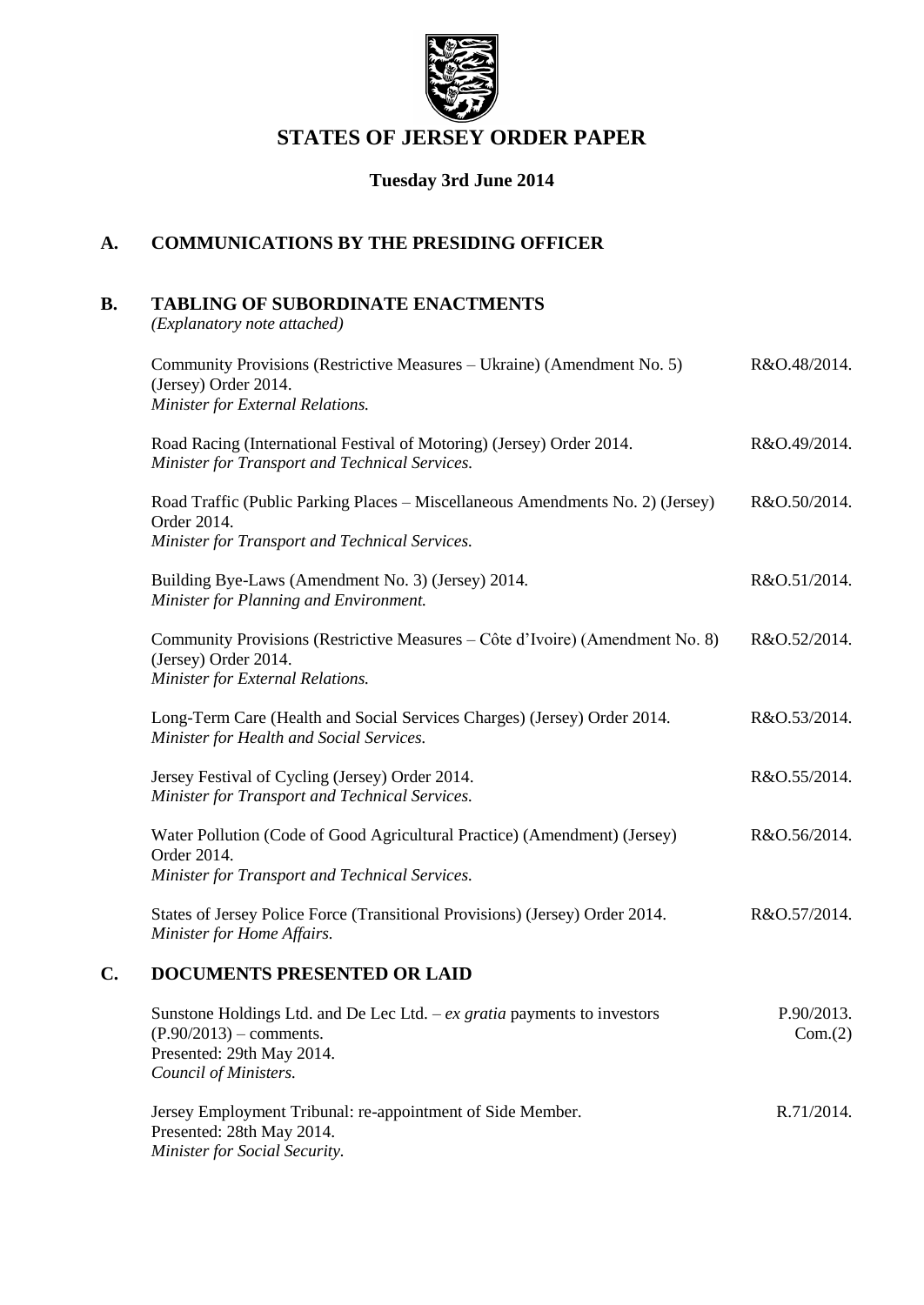

| Land Transactions under Standing Order $168(3)$ –                              | R.72/2014.                                                                                                                                                                                                                                                                                                                                                  |
|--------------------------------------------------------------------------------|-------------------------------------------------------------------------------------------------------------------------------------------------------------------------------------------------------------------------------------------------------------------------------------------------------------------------------------------------------------|
| (a) Mourant Lodge, La Rue d'Asplet, Trinity – cession and transfer of land;    |                                                                                                                                                                                                                                                                                                                                                             |
| (b) Old Mill House, 52 Le Vier Mont, St. Helier – sale;                        |                                                                                                                                                                                                                                                                                                                                                             |
| (c) La Préférence Children's Home, La Grande Route de St. Martin, St. Martin - |                                                                                                                                                                                                                                                                                                                                                             |
| sale.                                                                          |                                                                                                                                                                                                                                                                                                                                                             |
| Presented: 29th May 2014.                                                      |                                                                                                                                                                                                                                                                                                                                                             |
| Minister for Treasury and Resources.                                           |                                                                                                                                                                                                                                                                                                                                                             |
|                                                                                | R.73/2014.                                                                                                                                                                                                                                                                                                                                                  |
| Presented: 29th May 2014.                                                      |                                                                                                                                                                                                                                                                                                                                                             |
| Minister for Economic Development.                                             |                                                                                                                                                                                                                                                                                                                                                             |
| Public Sector Pension Reform (S.R.4/2014): response of the States Employment   | S.R.4/2014.                                                                                                                                                                                                                                                                                                                                                 |
| Board.                                                                         | Res.                                                                                                                                                                                                                                                                                                                                                        |
| Presented: 27th May 2014.                                                      |                                                                                                                                                                                                                                                                                                                                                             |
| <b>States Employment Board.</b>                                                |                                                                                                                                                                                                                                                                                                                                                             |
| <b>NOTIFICATION OF LODGED PROPOSITIONS</b>                                     |                                                                                                                                                                                                                                                                                                                                                             |
|                                                                                | P.99/2014.                                                                                                                                                                                                                                                                                                                                                  |
| Lodged: 27th May 2014.                                                         |                                                                                                                                                                                                                                                                                                                                                             |
| Chief Minister.                                                                |                                                                                                                                                                                                                                                                                                                                                             |
|                                                                                | P.100/2014.                                                                                                                                                                                                                                                                                                                                                 |
| Lodged: 28th May 2014.                                                         |                                                                                                                                                                                                                                                                                                                                                             |
| Deputy G.C.L. Baudains of St. Clement.                                         |                                                                                                                                                                                                                                                                                                                                                             |
|                                                                                | P.101/2014.                                                                                                                                                                                                                                                                                                                                                 |
| Lodged: 28th May 2014.                                                         |                                                                                                                                                                                                                                                                                                                                                             |
| Deputy G.P. Southern of St. Helier.                                            |                                                                                                                                                                                                                                                                                                                                                             |
|                                                                                | P.102/2014.                                                                                                                                                                                                                                                                                                                                                 |
|                                                                                |                                                                                                                                                                                                                                                                                                                                                             |
| Deputy S.Y. Mézec of St. Helier.                                               |                                                                                                                                                                                                                                                                                                                                                             |
|                                                                                | P.103/2014.                                                                                                                                                                                                                                                                                                                                                 |
|                                                                                |                                                                                                                                                                                                                                                                                                                                                             |
| Minister for Health and Social Services.                                       |                                                                                                                                                                                                                                                                                                                                                             |
|                                                                                | 2014-15 Enterprise Action Plan.<br>Comptroller and Auditor General: re-appointment.<br>States owned or controlled companies: rights and responsibilities.<br>Income Support: free GP access.<br>Civil marriages: same sex couples.<br>Lodged: 28th May 2014.<br>Draft Restriction on Smoking (Amendment No. 4) (Jersey) Law 201-.<br>Lodged: 29th May 2014. |

## **E. WITHDRAWAL OF LODGED PROPOSITIONS**

# **F. APPOINTMENT OF MINISTERS, COMMITTEES AND PANELS**

# **G. MATTERS OF PRIVILEGE**

# **H. PETITIONS**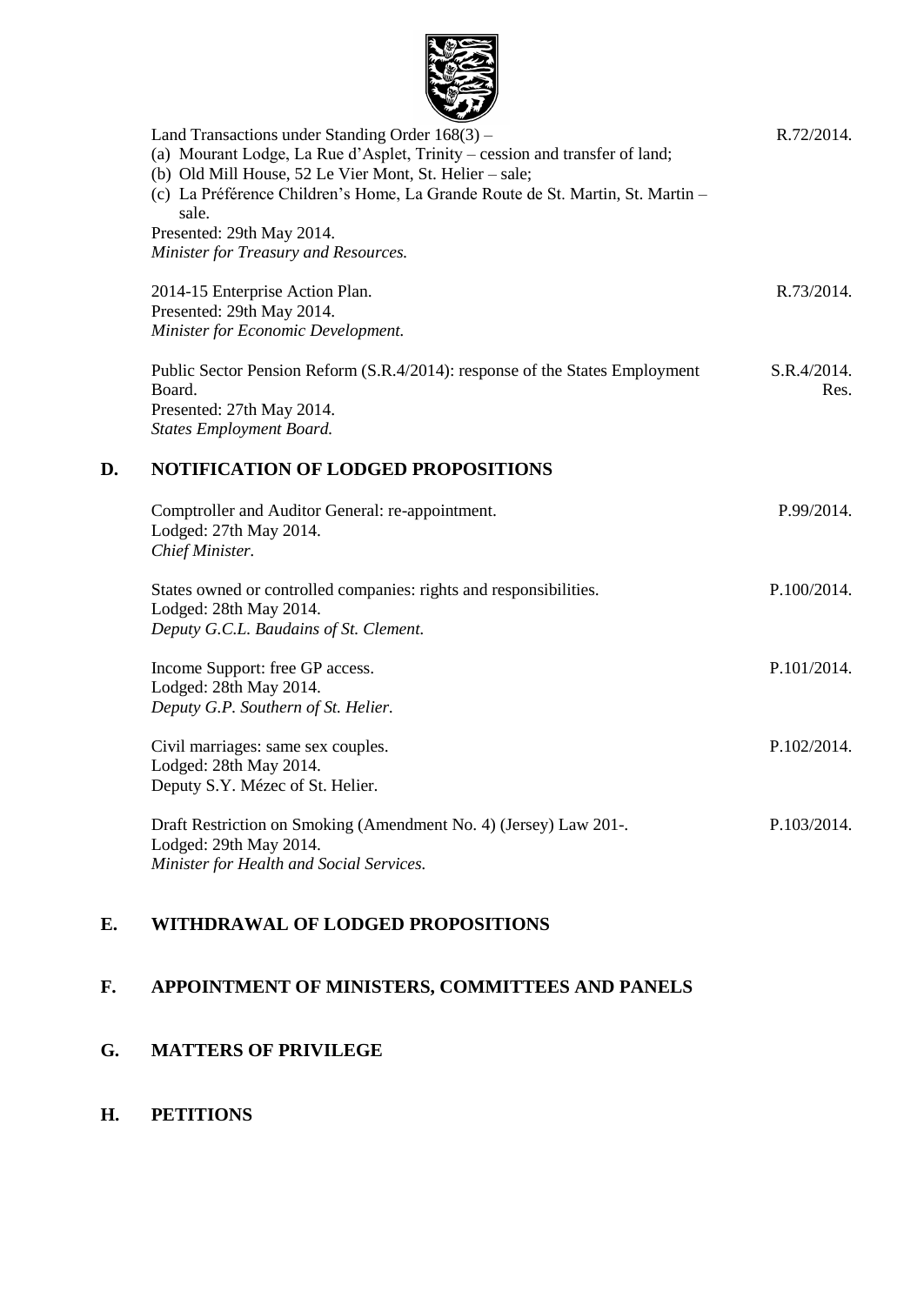

## **I. QUESTIONS**

## (a) – **Written Questions**

*(attached)*

- 1. H.M. Attorney General will table an answer to a question asked by Deputy M.R. Higgins of St. Helier regarding Article 123 of the Planning and Building (Jersey) Law 2002.
- 2. H.M. Attorney General will table an answer to a question asked by Deputy M.R. Higgins of St. Helier regarding procedures for Planning enforcement actions.
- 3. H.M. Attorney General will table an answer to a question asked by Deputy M.R. Higgins of St. Helier regarding Article 7(4) of the Planning and Building (Jersey) Law.
- 4. H.M. Attorney General will table an answer to a question asked by Deputy M.R. Higgins of St. Helier regarding the appointment procedures for senior posts.
- 5. The Minister for Treasury and Resources will table an answer to a question asked by Deputy J.A. Hilton of St. Helier regarding asbestos in Jersey schools.
- 6. The Minister for Economic Development will table an answer to a question asked by Deputy G.C.L. Baudains of St. Clement regarding leisure boat fees over the last 10 years in comparison to commercial fees.
- 7. The Minister for Transport and Technical Services will table an answer to a question asked by Deputy G.C.L. Baudains of St. Clement regarding the consequences of JEC trench reinstatement on road surfaces at Havre des Pas.
- 8. The Minister for Treasury and Resources will table an answer to a question asked by Deputy J.H. Young of St. Brelade regarding registration for GST and the amount levied on public transport providers.
- 9. The Minister for Treasury and Resources will table an answer to a question asked by Deputy M.R. Higgins of St. Helier regarding a breakdown of the Criminal Offences Compensation Fund since 2010.
- 10. The Chairman of Privileges and Procedures Committee will table an answer to a question asked by Senator P.F. Routier regarding access to States Buildings for meetings.
- 11. The Minister for Health and Social Services will table an answer to a question asked by Deputy R.G. Le Hérissier of St. Saviour regarding steps to initiate closer cooperation with the French authorities.
- 12. The Minister for Economic Development will table an answer to a question asked by Deputy G.C.L. Baudains of St. Clement regarding T.V. licences.
- 13. The Minister for Education, Sport and Culture will table an answer to a question asked by Deputy J.H. Young of St. Brelade regarding Milli's Child Centre at Bel Royal.
- 14. The Minister for Home Affairs will table an answer to a question asked by Deputy J.H. Young of St. Brelade regarding Milli's Child Centre at Bel Royal.
- 15. The Minister for Health and Social Services will table an answer to a question asked by Deputy J.H. Young of St. Brelade regarding Milli's Child Centre at Bel Royal.
- 16. The Minister for Housing will table an answer to a question asked by Deputy G.P. Southern of St. Helier regarding social housing waiting lists.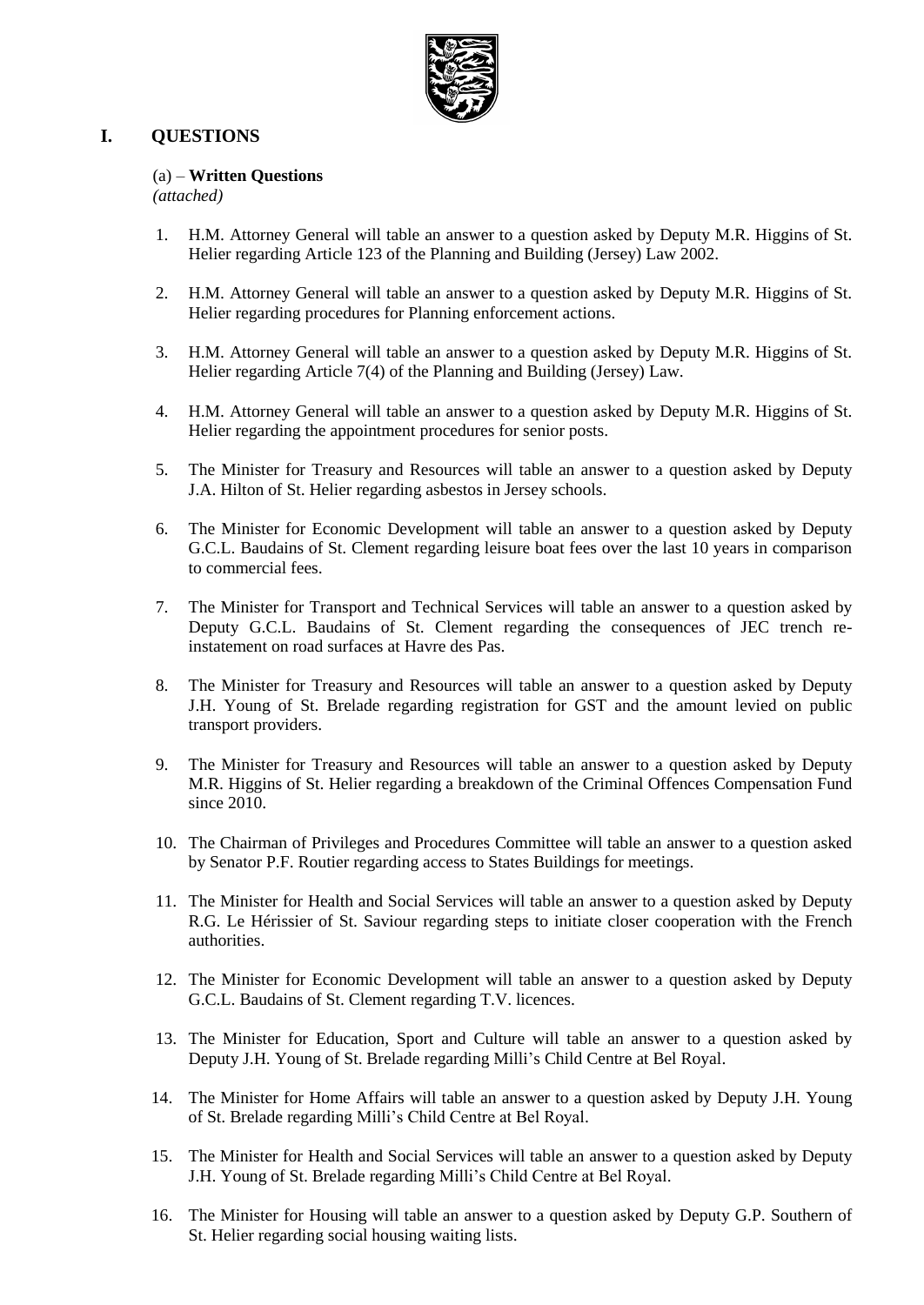

- 17. The Minister for Social Security will table an answer to a question asked by Deputy G.P. Southern of St. Helier regarding families caring for the elderly.
- 18. The Minister for Health and Social Services will table an answer to a question asked by Deputy R.G. Le Hérissier of St. Saviour regarding a review of organ donation.
- 19. The Chairman of the Privileges and Procedures Committee will table an answer to a question asked by Deputy R.G. Le Hérissier of St. Saviour regarding referenda procedures.
- 20. H.M. Attorney General will table an answer to a question asked by Deputy J.H. Young of St. Brelade regarding the disclosure of information by the Minister for Planning and Environment.
- 21. The Minister for Education, Sport and Culture will table an answer to a question asked by Deputy J.A. Hilton of St. Helier regarding the training of staff to manage asbestos in Jersey schools.

#### **(b) – Oral Questions**

(120 minutes)

1. The Connétable of St. Peter will ask the following question of the Minister for Transport and Technical Services –

"What steps, if any, will the Minister be taking to meet the request made at a recent meeting of a representative body of all users of an area in St. Ouen's Bay in the Parish of St Peter known as Le Port, for public toilets to be constructed in a manner that was sensitive to the area?"

2. Deputy M.R. Higgins of St. Helier will ask the following question of H.M. Attorney General –

"Will H.M. Attorney General explain to Members the rationale behind the Viscount's recent decision to release creditor details of bankrupts to the media in the 'public interest' and will he explain what consultation, if any, the Viscount took, with whom and when, and what limits or qualifications there are to this publication?"

3. Deputy R.G. Le Hérissier of St. Saviour will ask the following question of the Minister for Economic Development –

"In the light of the recently published Annual Report, would the Minister confirm his total confidence in the Board and policies of the Channel Islands Competition Regulatory Authorities?"

4. Deputy G.P. Southern of St. Helier will ask the following question of the Minister for Housing –

"Given that the price of a 3 bed house remains over 13 times the average wage, rendering purchase beyond the means of most families what, if anything, will the Minister do to increase supply and therefore bring prices down to affordable levels in the short and medium term?"

5. Deputy J.A. Martin of St. Helier will ask the following question of the Minister for Education, Sport and Culture –

"How many States funded secondary schools, if any, have had voting registration forms and collection boxes put in them and what information about voter registration, if any, has the Department provided to all students aged 16 years or over who will be leaving school in the next few weeks?"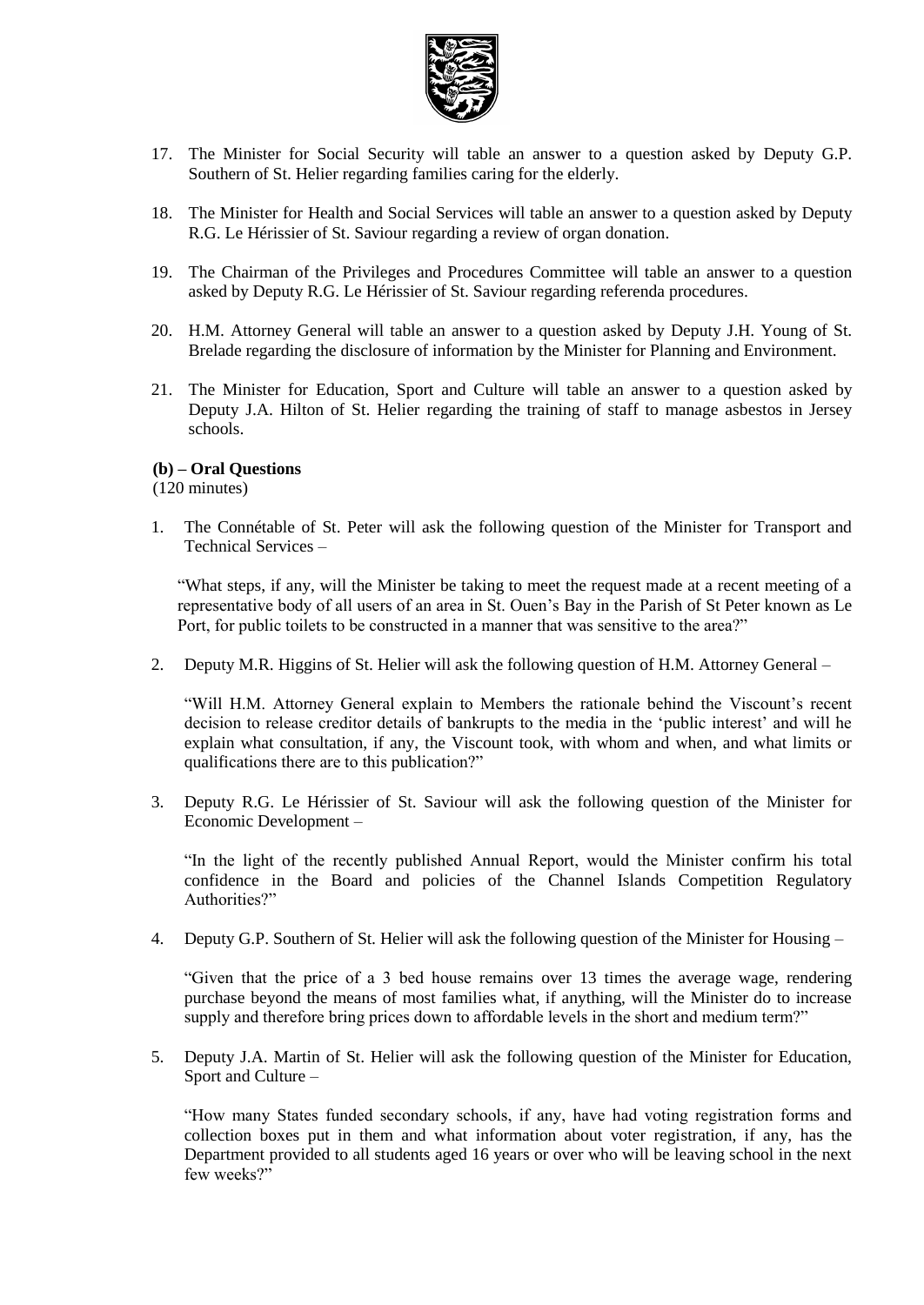

6. Deputy J.H. Young of St. Brelade will ask the following question of H.M. Attorney General –

"Will H.M. Attorney General inform the Assembly whether the Planning and Building (Jersey) Law 2002 either requires or entitles the Minister for Planning and Environment to take into account, as a material consideration when considering policies and guidelines for development of the Esplanade quarter or in determining planning applications within this area, the pending litigation between Harcourt Ltd and its potential effect on the approved Masterplan for development?"

7. The Connétable of St. John will ask the following question of the Minister for Treasury and Resources –

"Following the recent purchase by off-Island concerns of Jersey farming companies and areas of land, are there any large scale farmers left paying Jersey tax, or is tax on agricultural revenues going to H.M. Treasury?"

8. Deputy J.A. Hilton of St. Helier will ask the following question of the Chief Minister –

"Can the Chief Minister inform members why the 'Family W' Serious Case Review is not to be published even though the report is complete?"

9. Deputy G.C.L. Baudains of St. Clement will ask the following question of the Minister for Economic Development –

"Can the Minister assure members that he will use his best endeavours to ensure our Weymouth route is maintained, including, if necessary, finding an operator with a suitable vessel for the purpose?"

10. The Deputy of St. Martin will ask the following question of the Minister for Planning and Environment –

"Further to his written answer to a question I asked on 18th March 2014 that the public footpath between St. Catherine's Breakwater and Rue de Fliquet 'should be open by Easter', can the Minister explain why this path remains closed?"

11. Deputy J.A.N. Le Fondre of St. Lawrence will ask the following question of the Minister for Treasury and Resources –

"Further to the recent presentation of the States accounts which included a reference to the effect that the police relocation budget is £19.2m, could the Minister confirm that the forecast spend will actually be £20.492m as per his response on 23rd October 2012 to a written question (7159) submitted by Deputy Martin?"

12. Deputy J.H. Young of St. Brelade will ask the following question of the Minister for Planning and Environment –

"Does the Minister intend to review the Masterplan for the Esplanade Quarter following the changes made by the States of Jersey Development Company to their implementation plan, the loss of their anchor tenant and changed economic circumstances, to ensure the Masterplan is relevant, up to date and applicable to the needs and aspirations of the community?

13. Deputy G.C.L. Baudains of St. Clement will ask the following question of the Minister for Treasury and Resources –

"Is the Minister, as the shareholder representative, aware of Jersey Telecoms proposed 28% increase in broadband charges due to come into effect shortly and, if so, what action, if any, is he taking vis a vis the Regulator?"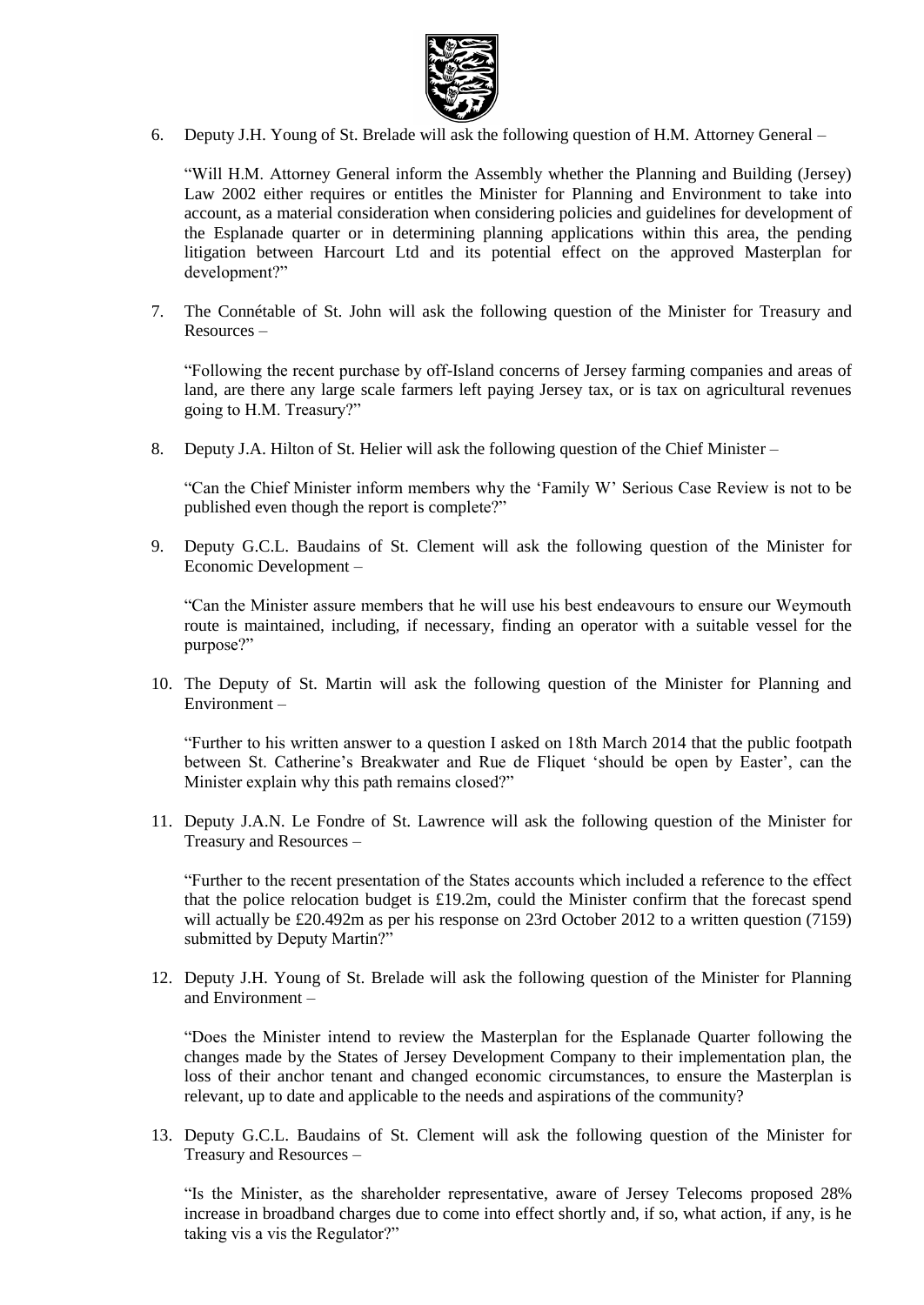

14. Deputy M.R. Higgins of St. Helier will ask the following question of the Chief Minister –

"Will the Chief Minister advise members what steps, if any, he is taking to ensure that States Departments, the States of Jersey Police and various Child Protection agencies fully comply with the Data Protection (Jersey) Law 2005, with regard to answering subject access data requests, correcting factually inaccurate data held by them, or updating and re-assessing decisions made by them that have been based upon inaccurate information?"

15. Deputy J.A.N. Le Fondre of St. Lawrence will ask the following question of the Minister for Treasury and Resources –

"Does the Minister continue to support the principles and polices laid down in P.73/2010 ('Property and Infrastructure Regeneration: the States of Jersey Development Company Limited')?"

16. Deputy J.A. Martin of St. Helier will ask the following question of the Minister for Treasury and Resources –

"Would the Minister advise whether he has held discussions with the States of Jersey Development Company to explore the possibility of building grade A office space on the Waterfront for the States of Jersey Police using the budget already allocated and then refurbishing the operational side at Rouge Bouillon and, if not, why not?"

17. Deputy G.P. Southern of St. Helier will ask the following question of the Minister for Social Security –

"What data does the Minister have, if any, on the length of maternity leave taken by employees in Jersey and, if none, will he agree to commission some research to support his maternity leave proposals?"

18. Deputy R.G. Le Hérissier of St. Saviour will ask the following question of the Chief Minister –

"Would the Chief Minister advise whether and when he will be bringing proposals for the reform of the judicial appointments process to the Assembly and would he provide Members with a brief summary in the interim?"

19. The Connétable of St. John will ask the following question of the Minister for Economic Development –

"Will the Minister undertake to review the grants system which provides funding to the agricultural and horticultural industries and, if not, why not?"

20. The Connétable of St. Peter will ask the following question of the Minister for Transport and Technical Services –

"Further to the States approval on 3rd November 2011 of P.155/2011 "Driving Licences: theory test" which agreed that a person must have passed a theory test before being granted permission to drive on the road, could the Minister advise when he expects to lodge the amendments for debate, as requested by the Assembly?"

#### **(c) – Questions to Ministers without notice (30 minutes) –**

1st question period – Minister for Education, Sport and Culture

2nd question period – Chief Minister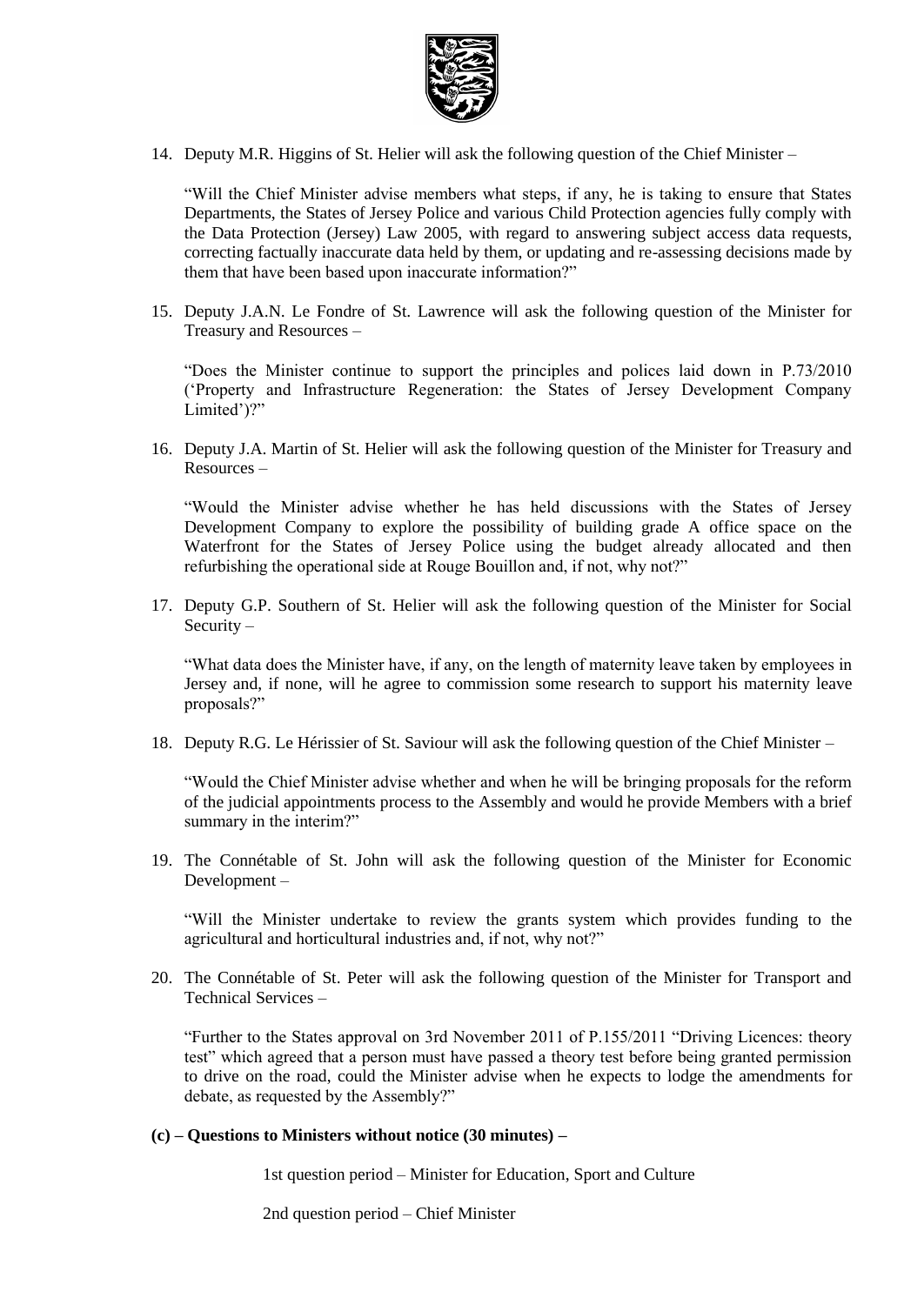

# **J. PERSONAL STATEMENTS**

# **K. STATEMENTS ON A MATTER OF OFFICIAL RESPONSIBILITY**

## **L. PUBLIC BUSINESS**

| Waste Water Strategy.<br>Lodged: 27th March 2014.<br>Council of Ministers.                                                                                         | P.39/2014.            |
|--------------------------------------------------------------------------------------------------------------------------------------------------------------------|-----------------------|
| Waste Water Strategy (P.39/2014): comments.<br>Presented: 12th May 2014.<br><b>Environment Scrutiny Panel.</b>                                                     | P.39/2014.<br>Com.    |
| Sunstone Holdings Ltd. and De Lec Ltd. $-ex$ gratia payments to investors.<br>Lodged: 26th July 2013.<br>Senator A. Breckon.                                       | P.90/2013.            |
| Sunstone Holdings Ltd. and De Lec Ltd. $-ex$ gratia payments to investors<br>$(P.90/2013)$ – comments.<br>Presented: 23rd September 2013.<br>Council of Ministers. | P.90/2013.<br>Com.    |
| Sunstone Holdings Ltd. and De Lec Ltd. $-ex$ gratia payments to investors<br>$(P.90/2013)$ – comments.<br>Presented: 29th May 2014.<br>Council of Ministers.       | P.90/2013.<br>Com.(2) |
| Channel Islands Lottery: allocation of profits for 2013.<br>Lodged: 26th February 2014.<br>Minister for Economic Development.                                      | P.22/2014.            |
| Grouville School: parking facilities.<br>Lodged: 4th March 2014.<br>Connétable of Grouville.                                                                       | P.24/2014.            |
| Grouville School: parking facilities (P.24/2014) – comments.<br>Presented: 31st March 2014.<br>Minister for Education, Sport and Culture.                          | P.24/2014.<br>Com.    |
| Draft States of Jersey (Amendment No. 7) Law 201-.<br>Lodged: 18th March 2014.<br>Chief Minister.                                                                  | P.31/2014.            |
| Draft Treason (Jersey) Law 201-.<br>Lodged: 18th March 2014.<br>Chief Minister.                                                                                    | P.32/2014.            |
| Draft Financial Regulation (Miscellaneous Provisions No. 2) (Jersey) Law 201-.<br>Lodged: 7th April 2014.<br>Chief Minister.                                       | P.47/2014.            |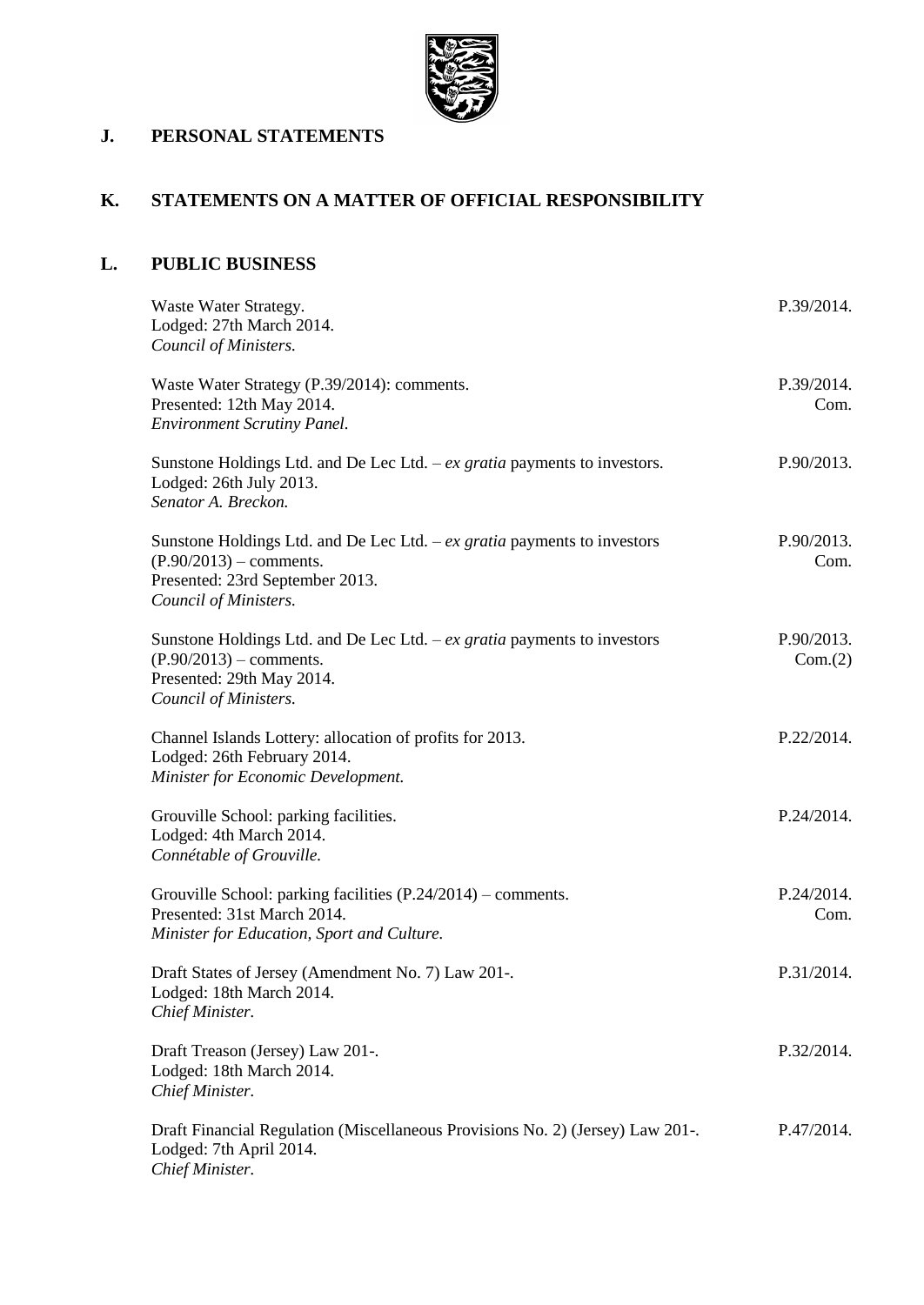

| $\sim$                                                                                                                                               |            |
|------------------------------------------------------------------------------------------------------------------------------------------------------|------------|
| Ratification of the Agreement on the exchange of information relating to tax<br>matters between the Government of Jersey and the Kingdom of Belgium. | P.52/2014. |
| Lodged: 14th April 2014.                                                                                                                             |            |
| Minister for External Relations.                                                                                                                     |            |
| Draft Taxation (Exchange of Information with Third Countries) (Amendment                                                                             | P.53/2014. |
| No. 11) (Jersey) Regulations 201-.                                                                                                                   |            |
| Lodged: 14th April 2014.                                                                                                                             |            |
| Minister for External Relations.                                                                                                                     |            |
| Draft Insurance Business (Amendment No. 7) (Jersey) Law 201-.                                                                                        | P.55/2014. |
| Lodged: 15th April 2014.                                                                                                                             |            |
| Chief Minister.                                                                                                                                      |            |
| Draft Food Costs Bonus (Jersey) Regulations 201-.                                                                                                    | P.56/2014. |
| Lodged: 22nd April 2014.                                                                                                                             |            |
| Minister for Social Security.                                                                                                                        |            |
| Draft Safeguarding of Workers (Machinery and Woodworking Machines)                                                                                   | P.57/2014. |
| (Revocation) (Jersey) Regulations 201-.                                                                                                              |            |
| Lodged: 22nd April 2014.                                                                                                                             |            |
| Minister for Social Security.                                                                                                                        |            |
| Draft Social Housing (Transfer) (Jersey) Regulations 201-.                                                                                           | P.58/2014. |
| Lodged: 23rd April 2014.                                                                                                                             |            |
| Minister for Housing.                                                                                                                                |            |
| (cannot be debated before 4th June 2014)                                                                                                             |            |
| Draft Social Housing (Transfer) (Jersey) Regulations 201- (P.58/2014):                                                                               | P.58/2014. |
| amendment.                                                                                                                                           | Amd.       |
| Lodged: 20th May 2014.                                                                                                                               |            |
| Minister for Housing.                                                                                                                                |            |
| Housing Transformation Programme: amendment to the Medium Term Financial                                                                             | P.59/2014. |
| Plan $2013 - 2015$ .                                                                                                                                 |            |
| Lodged: 23rd April 2014.                                                                                                                             |            |
| Council of Ministers.                                                                                                                                |            |
| Housing Transformation Programme: Memorandum and Articles of Andium                                                                                  | P.60/2014. |
| Homes Limited.                                                                                                                                       |            |
| Lodged: 24th April 2014.                                                                                                                             |            |
| Council of Ministers.                                                                                                                                |            |
| (cannot be debated before 5th June 2014)                                                                                                             |            |
| Draft Social Housing (Transfer) (Jersey) Law 2013 (Appointed Day) Act 201-.                                                                          | P.72/2014. |
| Lodged: 7th May 2014.                                                                                                                                |            |
| Minister for Housing.                                                                                                                                |            |
| (Cannot be debated before 4th June 2014)                                                                                                             |            |
| <b>ARRANGEMENT OF PUBLIC BUSINESS</b>                                                                                                                |            |

## **17th June 2014**

Draft Public Finances (Transitional Provisions – States Trading Operations) (Amendment) (Jersey) Regulations 201-. Lodged: 14th April 2014. *Minister for Treasury and Resources.* P.50/2014.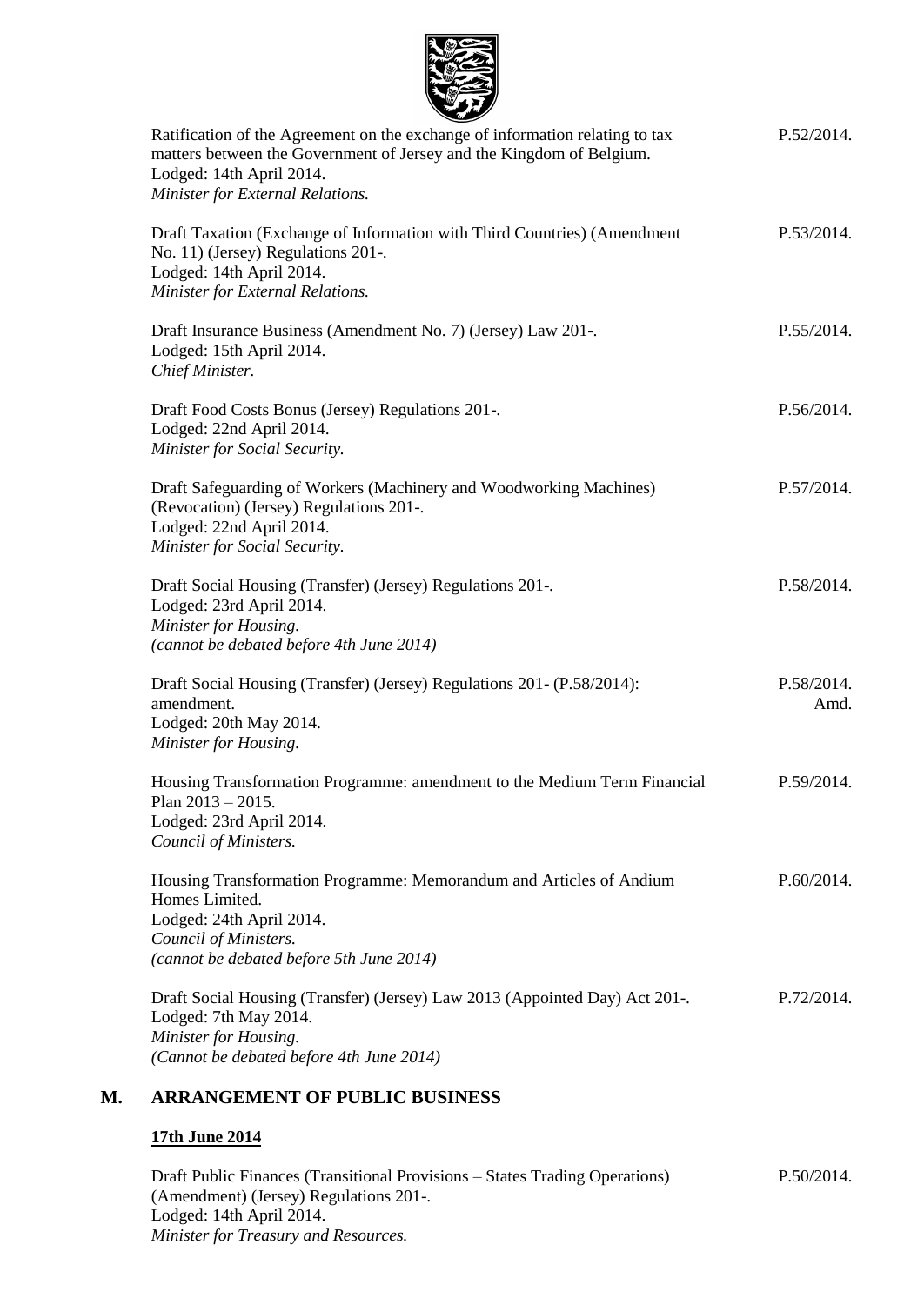

| Draft Civil Aviation (Amendment of Law) (No. 2) (Jersey) Regulations 201-.<br>Lodged: 14th April 2014.<br>Minister for External Relations.                                                                                          | P.51/2014. |
|-------------------------------------------------------------------------------------------------------------------------------------------------------------------------------------------------------------------------------------|------------|
| Draft States of Jersey (Transfer of Functions No. 7) (Economic Development to<br>External Relations) (Jersey) Regulations 201-.<br>Lodged: 15th April 2014.<br>Chief Minister.                                                      | P.54/2014. |
| Draft Aircraft Registration (Jersey) Law 201-.<br>Lodged: 29th April 2014.<br>Minister for Economic Development.                                                                                                                    | P.62/2014. |
| Draft Air Navigation (Jersey) Law 201-.<br>Lodged: 29th April 2014.<br>Minister for External Relations.                                                                                                                             | P.63/2014. |
| Draft Community Provisions (Goods Suspected of Infringing Intellectual Property<br>Rights) (Jersey) Regulations 201-.<br>Lodged: 30th April 2014.<br>Minister for Home Affairs.                                                     | P.64/2014. |
| Draft Rehabilitation of Offenders (Exceptions) (Amendment) (Jersey) Regulations<br>$201-.$<br>Lodged: 1st May 2014.<br>Minister for Home Affairs.                                                                                   | P.65/2014. |
| Ratification of the Agreement between the Government of the United Kingdom and<br>Northern Ireland and the Government of Jersey to improve international tax<br>compliance.<br>Lodged: 6th May 2014.<br>Chief Minister.             | P.66/2014. |
| Draft Taxation (Implementation) (International Tax Compliance) (United<br>Kingdom) (Jersey) Regulations 201-.<br>Lodged: 6th May 2014.<br>Chief Minister.                                                                           | P.67/2014. |
| Ratification of the Agreement between the Government of the United States of<br>America and the Government of Jersey to improve international tax compliance and<br>to implement FATCA.<br>Lodged: 6th May 2014.<br>Chief Minister. | P.68/2014. |
| Draft Taxation (Implementation) (International Tax Compliance) (United States of<br>America) (Jersey) Regulations 201-.<br>Lodged: 6th May 2014.<br>Chief Minister.                                                                 | P.69/2014. |
| Draft Income Support (Special Payments) (Long-Term Care) (Jersey) Regulations<br>$201 -$<br>Lodged: 6th May 2014.<br>Minister for Social Security.                                                                                  | P.70/2014. |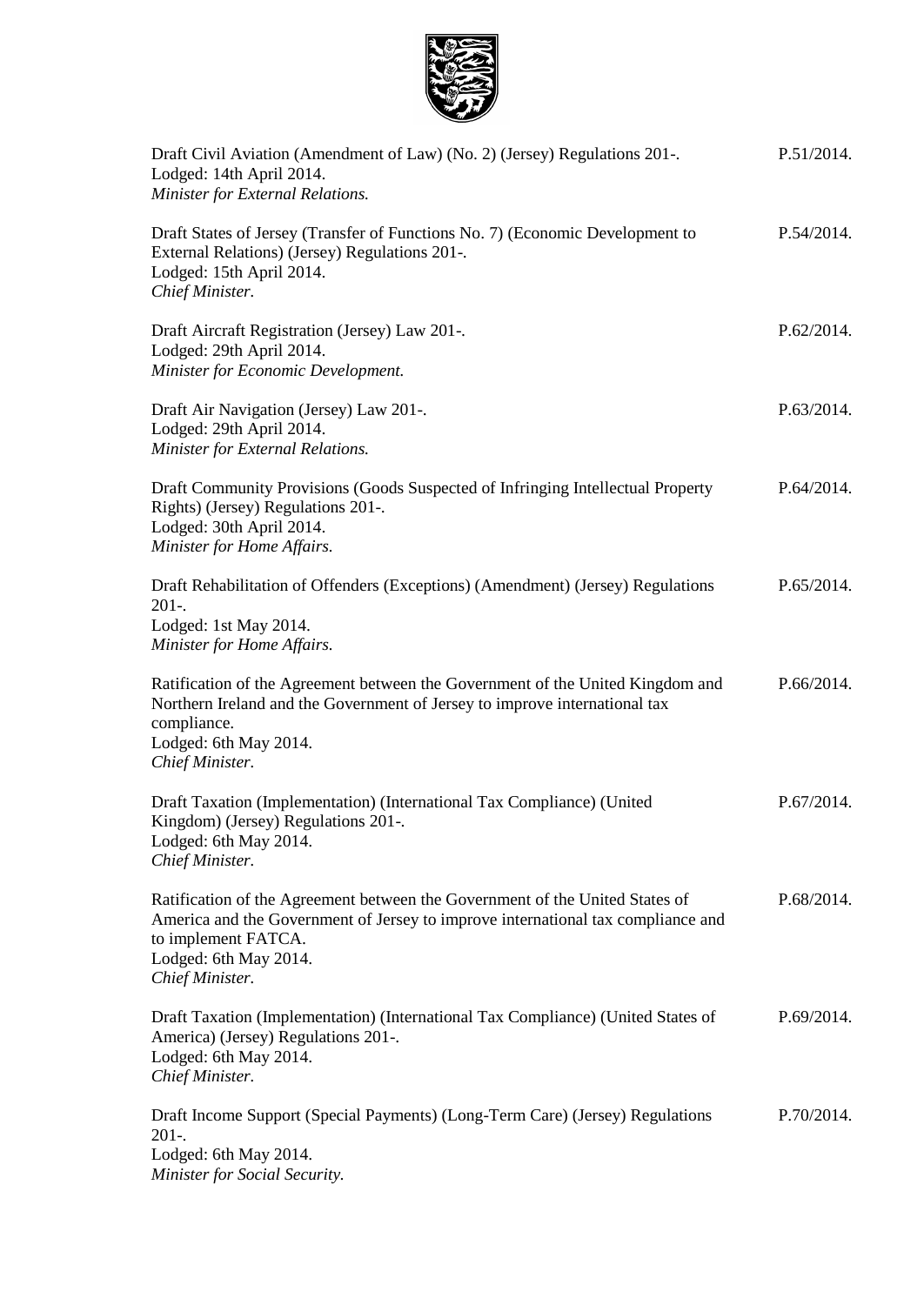| Draft Income Support (Amendment No. 11) (Jersey) Regulations 201-.<br>Lodged: 6th May 2014.<br>Minister for Social Security.                                                     | P.71/2014. |
|----------------------------------------------------------------------------------------------------------------------------------------------------------------------------------|------------|
| Draft Social Security (Amendment of Law No. 7) (Jersey) Regulations 201-.<br>Lodged: 8th May 2014.<br>Minister for Social Security.<br>(cannot be debated before 19th June 2014) | P.73/2014. |
| Jersey Financial Services Commission: appointment of Chairman.<br>Lodged: 19th May 2014.<br>Chief Minister.                                                                      | P.80/2014. |
| 1st July 2014                                                                                                                                                                    |            |
| Committee of Inquiry: sale of Broad Street post office building.<br>Lodged: 28th April 2014.<br>Senator A. Breckon.                                                              | P.61/2014. |
| Draft Community Provisions (Food Supplements) (Jersey) Regulations 201-.<br>Lodged: 8th May 2014.<br>Minister for Health and Social Services.                                    | P.74/2014. |
| Draft Community Provisions (Nutrition and Health Claims on Foods) (Jersey)<br>Regulations 201-.<br>Lodged: 8th May 2014.<br>Minister for Health and Social Services.             | P.75/2014. |
| Draft Shops (Regulation of Opening) (Amendment) (Jersey) Regulations 201-.<br>Lodged: 12th May 2014.<br>Minister for Economic Development.                                       | P.76/2014. |
| Draft Connétables (Miscellaneous Provisions) (Jersey) Law 2012 (Appointed Day)<br>Act 201-.<br>Lodged: 15th May 2014.<br>Comité des Connétables.                                 | P.77/2014. |
| Draft Connétables (Miscellaneous Provisions – Consequential Amendments)<br>(Jersey) Regulations 201-.<br>Lodged: 15th May 2014.<br>Comité des Connétables.                       | P.78/2014. |
| Draft Honorary Police (Amendment No. 2) (Jersey) Regulations 201-.<br>Lodged: 15th May 2014.<br>Comité des Connétables.                                                          | P.79/2014. |
| Draft Freedom of Information (Schedule 1 to Law) (Amendment) (Jersey)<br>Regulations 201-.<br>Lodged: 20th May 2014.<br>Chief Minister.                                          | P.81/2014. |
| Draft Social Security (Bonus) (Jersey) Law 201-.<br>Lodged: 20th May 2014.<br>Minister for Social Security.                                                                      | P.82/2014. |

2.8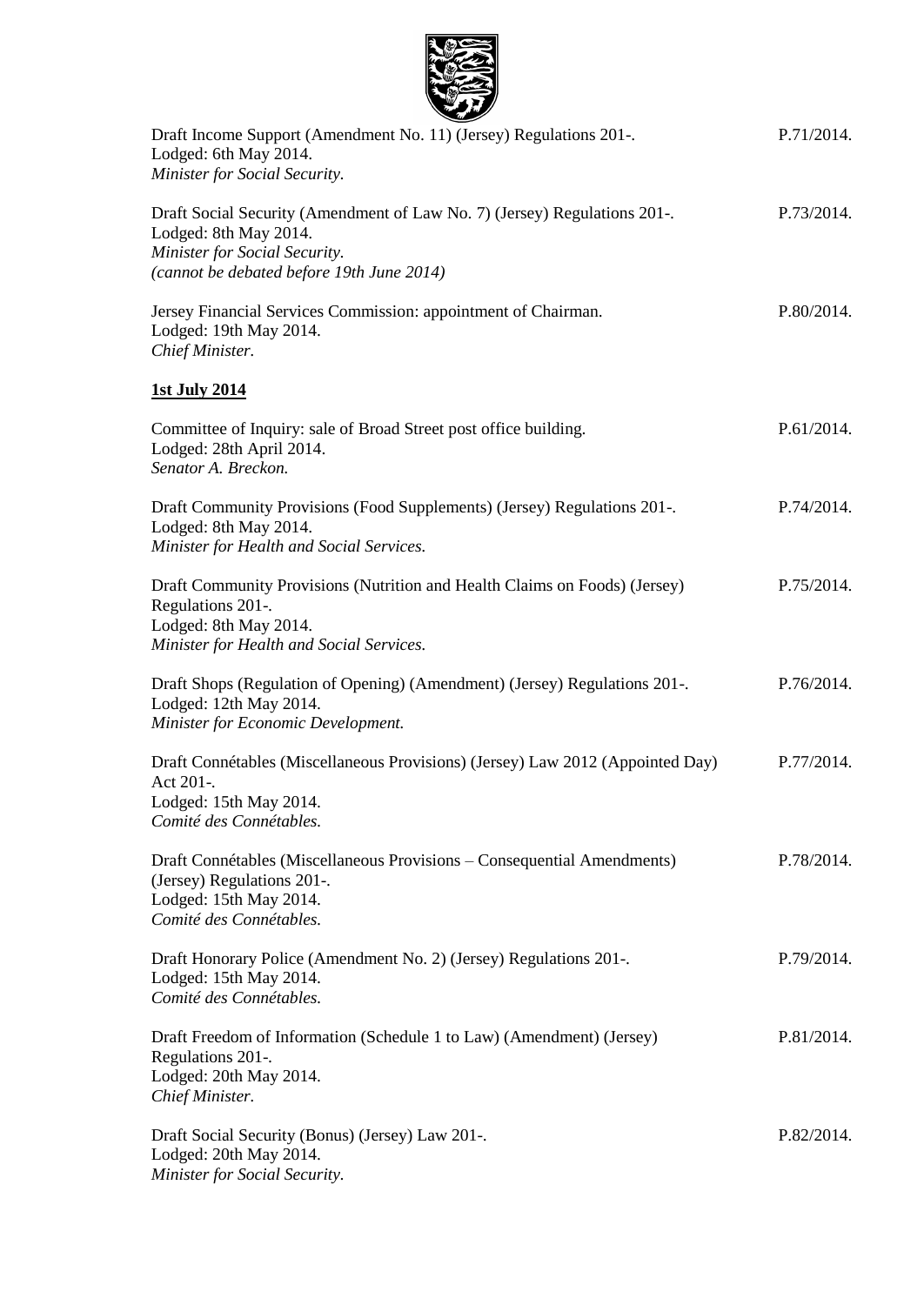

| $\sim$<br>Draft Sea Fisheries (Miscellaneous Provisions) (Amendment No. 6) (Jersey)<br>Regulations 201-.<br>Lodged: 20th May 2014.<br>Minister for Economic Development.   | P.83/2014.               |
|----------------------------------------------------------------------------------------------------------------------------------------------------------------------------|--------------------------|
| Draft Sea Fisheries (Log Books, Transhipment and Landing Declarations) (Jersey)<br>Regulations 201-.<br>Lodged: 20th May 2014.<br>Minister for Economic Development.       | P.84/2014.               |
| Draft Sea Fisheries (Vessel Monitoring Systems) (Jersey) Regulations 201-.<br>Lodged: 20th May 2014.<br>Minister for Economic Development.                                 | P.85/2014.               |
| Draft States of Jersey Police Force Law 2012 (Appointed Day) (No. 2) Act 201-.<br>Lodged: 20th May 2014.<br>Minister for Home Affairs.                                     | P.86/2014.               |
| Draft States of Jersey Police Force (Amendment) Law 201-.<br>Lodged: 20th May 2014.<br>Minister for Home Affairs.                                                          | P.87/2014.               |
| Draft States of Jersey Police Force (Consequential Amendments) (Jersey)<br>Regulations 201-.<br>Lodged: 20th May 2014.<br>Minister for Home Affairs.                       | P.88/2014.               |
| Draft Sex Offenders (Amendment No. 2) (Jersey) Law 201-.<br>Lodged: 20th May 2014.<br>Minister for Home Affairs.                                                           | P.89/2014.               |
| Draft Income Support (Special Payments) (Child Personal Care) (Jersey)<br>Regulations 201-.<br>Lodged: 20th May 2014.<br>Minister for Social Security.                     | P.90/2014.               |
| Draft Income Support (Amendment No. 12) (Jersey) Regulations 201-.<br>Lodged: 20th May 2014.<br>Minister for Social Security.                                              | P.91/2014.               |
| Draft Income Support (Special Payments) (Cold Weather Payments) (Amendment<br>No. 2) (Jersey) Regulations 201-.<br>Lodged: 20th May 2014.<br>Minister for Social Security. | P.92/2014.               |
| Draft Criminal Justice (Young Offenders) (Jersey) Law 201-.<br>Lodged: 20th May 2014.<br>Minister for Home Affairs.                                                        | P.93/2014.               |
| Draft Planning and Building (Amendment No. 6) (Jersey) Law 201-.<br>Lodged: 20th May 2014.<br>Minister for Planning and Environment.                                       | P.94/2014.               |
| Draft Regulation of Care (Jersey) Law 201-.<br>Lodged: 20th May 2014.<br>Minister for Health and Social Services.                                                          | P.95/2014.<br>(re-issue) |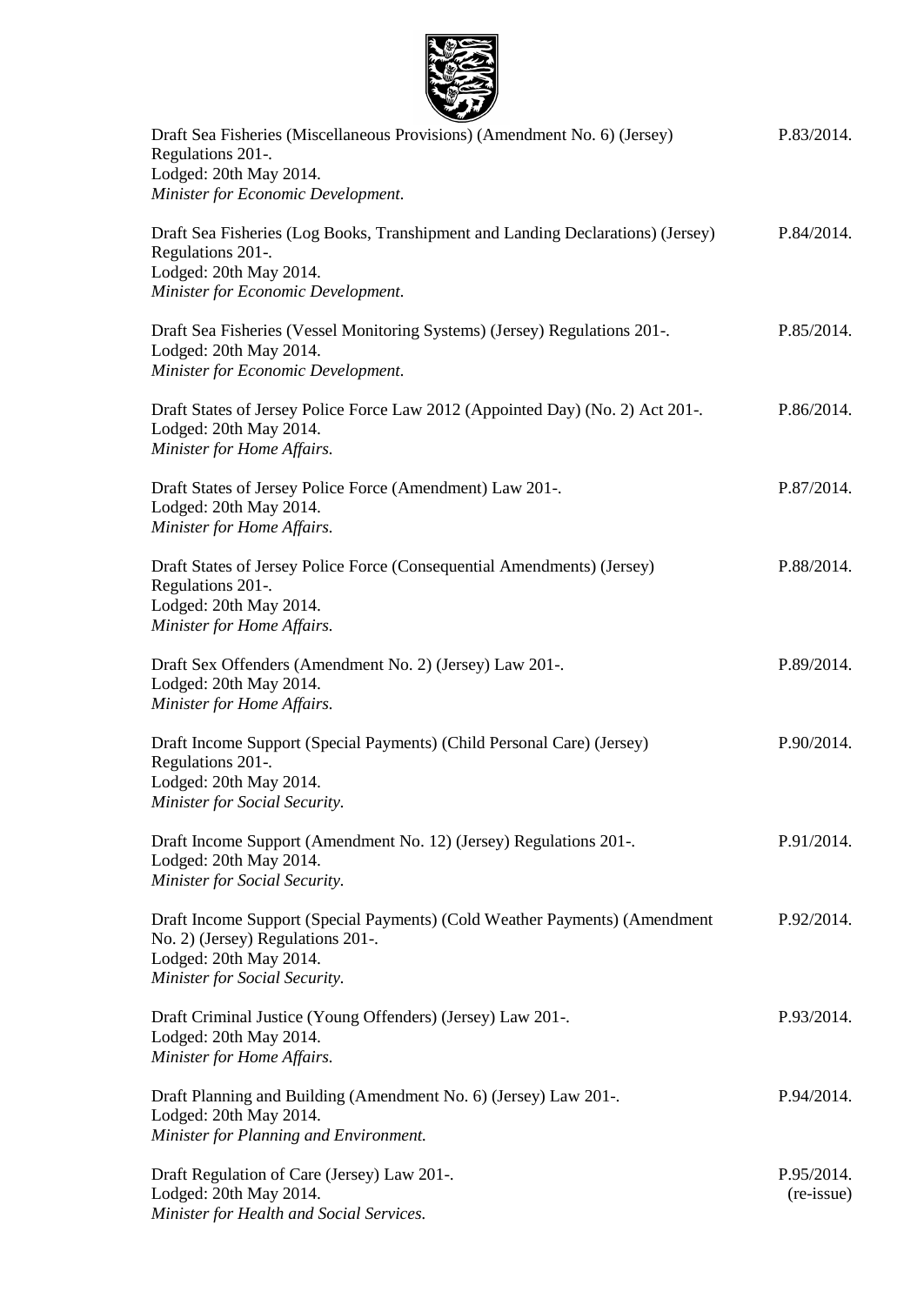

| سمستع<br>Draft Explosives (Jersey) Law 201-.                                                                                                                     | P.96/2014.                        |
|------------------------------------------------------------------------------------------------------------------------------------------------------------------|-----------------------------------|
| Lodged: 20th May 2014.<br>Minister for Home Affairs.                                                                                                             |                                   |
| Draft Employment of States of Jersey Employees (Amendment No. 7) (Jersey)<br>Regulations 201-.<br>Lodged: 21st May 2014.                                         | P.97/2014.                        |
| States Employment Board (cannot be debated before 2nd July)                                                                                                      |                                   |
| Draft Comptroller and Auditor General (Jersey) Law 201-.<br>Lodged: 22nd May 2014.<br>Council of Ministers (cannot be debated before 3rd July)                   | P.98/2014.                        |
| Comptroller and Auditor General: re-appointment.<br>Lodged: 27th May 2014.<br>Chief Minister.                                                                    | P.99/2014.                        |
| States owned or controlled companies: rights and responsibilities.<br>Lodged: 28th May 2014.<br>Deputy G.C.L. Baudains of St. Clement.                           | P.100/2014.                       |
| Income Support: free GP access.<br>Lodged: 28th May 2014.<br>Deputy G.P. Southern of St. Helier.                                                                 | P.101/2014.                       |
| Civil marriages: same sex couples.<br>Lodged: 28th May 2014.<br>Deputy S.Y. Mézec of St. Helier.                                                                 | P.102/2014.                       |
| 14th July 2014                                                                                                                                                   |                                   |
| Draft Road Traffic (No. 60) (Jersey) Regulations 201-.<br>Lodged: 18th March 2014.<br>Minister for Transport and Technical Services.                             | P.30/2014.                        |
| Island Plan 2011: revised draft revision – approval.<br>Lodged: 21st March 2014.<br>Minister for Planning and Environment.                                       | P.37/2014.                        |
| Island Plan 2011: revised draft revision – approval $(P.37/2014)$ – amendment.<br>Lodged: 17th April 2014.<br>Connétable of St. Clement.                         | P.37/2014.<br>Amd.<br>(re-issue). |
| Island Plan 2011: revised draft revision – approval $(P.37/2014)$ – second<br>amendment.<br>Lodged: 30th April 2014.<br>Deputy R.G. Le Hérissier of St. Saviour. | P.37/2014.<br>Amd. $(2)$          |
| Island Plan 2011: revised draft revision – approval $(P.37/2014)$ – third amendment.<br>Lodged: 1st May 2014.<br>Deputy of St. Martin.                           | P.37/2014.<br>Amd. $(3)$          |
| Island Plan 2011: revised draft revision – approval $(P.37/2014)$ – fourth<br>amendment.<br>Lodged: 1st May 2014.<br>Connétable of St. Ouen.                     | P.37/2014.<br>Amd. $(4)$          |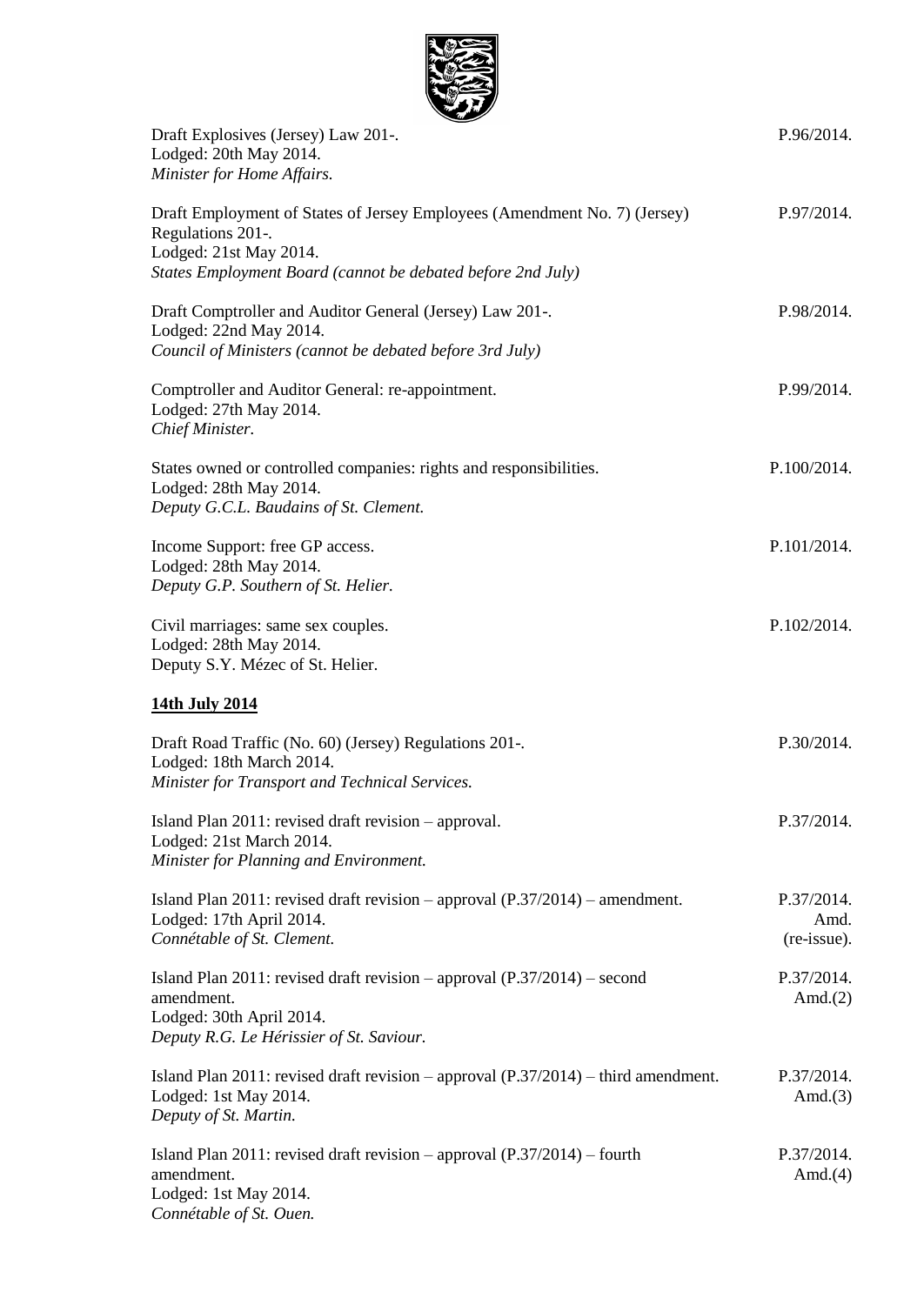

| $-10$<br>Island Plan 2011: revised draft revision – approval $(P.37/2014)$ – fifth amendment.<br>Lodged: 6th May 2014.<br>Senator F. du H. Le Gresley.                                                  | P.37/2014.<br>Amd. $(5)$          |
|---------------------------------------------------------------------------------------------------------------------------------------------------------------------------------------------------------|-----------------------------------|
| Island Plan 2011: revised draft revision – approval $(P.37/2014)$ – sixth amendment.<br>Lodged: 6th May 2014.<br>Deputy J.H. Young of St. Brelade.                                                      | P.37/2014.<br>Amd. $(6)$          |
| Island Plan 2011: revised draft revision – approval $(P.37/2014)$ – seventh<br>amendment.<br>Lodged: 6th May 2014.<br>Deputy J.H. Young of St. Brelade.                                                 | P.37/2014.<br>Amd. $(7)$          |
| Island Plan 2011: revised draft revision – approval $(P.37/2014)$ – eighth<br>amendment.<br>Lodged: 6th May 2014.<br>Deputy J.H. Young of St. Brelade.                                                  | P.37/2014.<br>Amd. $(8)$          |
| Island Plan 2011: revised draft revision – approval $(P.37/2014)$ – ninth amendment.<br>Lodged: 6th May 2014.<br>Deputy J.H. Young of St. Brelade.                                                      | P.37/2014.<br>Amd. $(9)$          |
| Island Plan 2011: revised draft revision – approval $(P.37/2014)$ – tenth amendment.<br>Lodged: 6th May 2014.<br>Deputy J.H. Young of St. Brelade.                                                      | P.37/2014.<br>Amd. $(10)$         |
| Island Plan 2011: revised draft revision – approval $(P.37/2014)$ – eleventh<br>amendment.<br>Lodged: 6th May 2014.<br>Minister for Economic Development.                                               | P.37/2014.<br>Amd. $(11)$         |
| Island Plan $2011$ : revised draft revision – approval $(P.37/2014)$ – eleventh<br>amendment $(P.37/2014 \text{ Amd.}(11))$ - amendment.<br>Lodged: 20th May 2014.<br>Deputy J.H. Young of St. Brelade. | P.37/2014.<br>Amd. $(11)$<br>Amd. |
| Draft Restriction on Smoking (Amendment No. 4) (Jersey) Law 201-.<br>Lodged: 29th May 2014.<br>Minister for Health and Social Services.                                                                 | P.103/2014.                       |

## **L-M. HART Deputy Greffier of the States**

29th May 2014

**Note –**

**In accordance with the meeting dates fixed for 2014 by the Privileges and Procedures Committee, this meeting will continue, if necessary, on Wednesday 4th June and Thursday 5th June 2014.**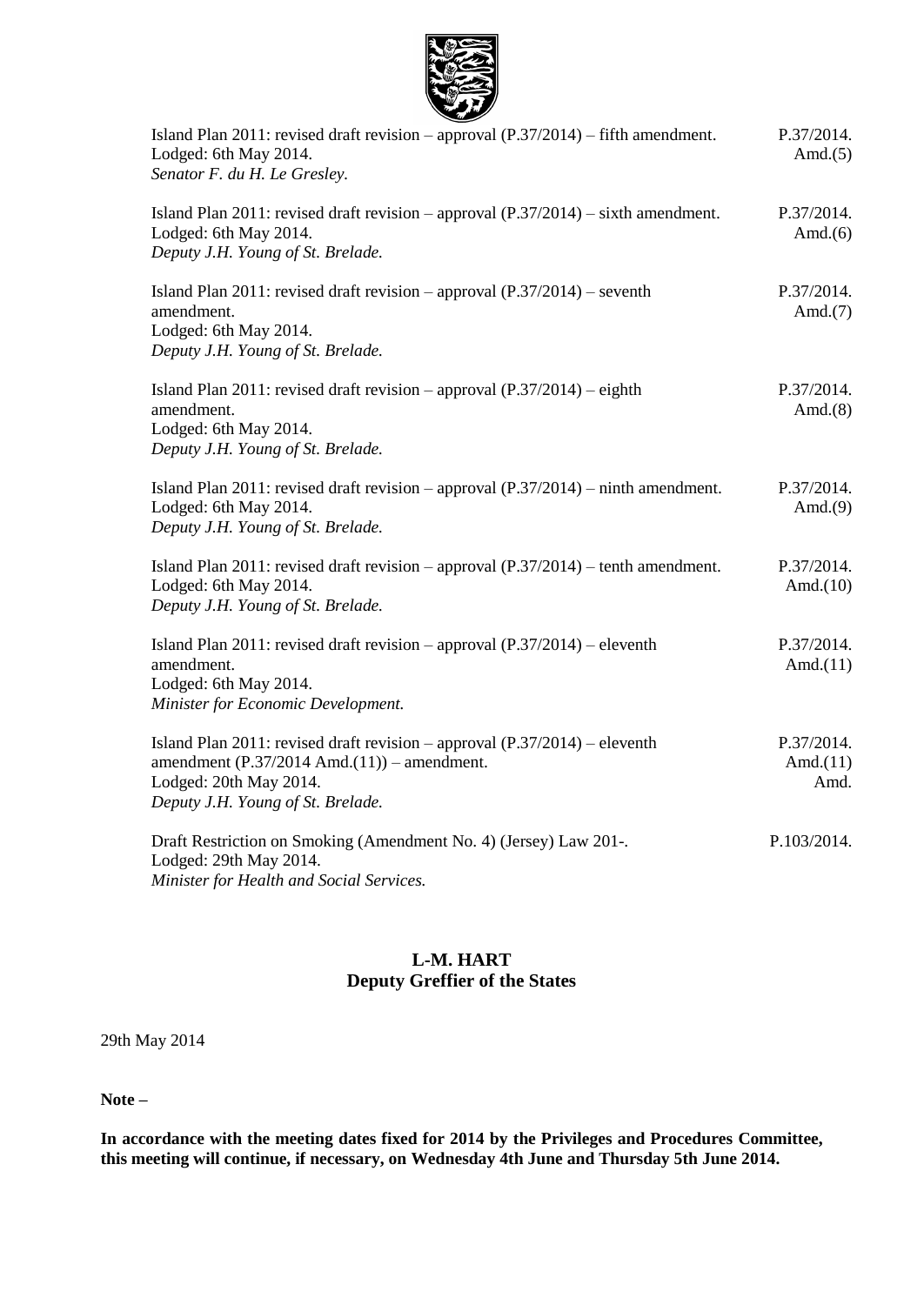

## **Explanatory Note regarding subordinate legislation tabled at this meeting.**

(See Item B)

## **R&O.48/2014.**

This Order amends the Community Provisions (Restrictive Measures – Ukraine) (Jersey) Order 2014 by giving effect in Jersey to the amendments made by Council Regulation (EU) No. 476/2014 (OJ No. L 137, 12.5.2014, p.1) and Council Implementing Regulation (EU) No. 477/2014 (OJ No. L 137, 12.5.2014, p.3) to Council Regulation (EU) No. 269/2014 concerning restrictive measures in respect of actions undermining or threatening the territorial integrity, sovereignty and independence of Ukraine. The effects of the amendments are –

- (a) to extend the provision freezing funds and economic resources, and preventing their being made available, to or for the benefit of legal persons as well as natural persons, as listed in Annex 1 to Regulation 269/2014;
- (b) to provide that Annex 1 shall also include natural persons responsible for actively supporting or implementing actions or policies which undermine or threaten the territorial integrity, sovereignty and independence of Ukraine or stability and security in Ukraine or legal persons, entities or bodies in Crimea or Sevastopol whose ownership has been transferred contrary to Ukrainian law, or legal persons, entities or bodies which have benefited from such a transfer; and
- (c) in view of the gravity of the situation in Ukraine to add to the list of persons and entities subject to restrictive measures set out in that Annex.

The Order was made on 14th May 2014 and came into force forthwith.

#### **R&O.49/2014.**

This Order permits the Classic and Vintage Motor Racing Club of Jersey to hold races and an entertainment from 5th to 8th June 2014 on roads in St. Helier, including Mount Bingham and parts of Victoria Avenue, Westmount Road and La Route de St. Aubin, and to close those roads to traffic.

The Order was made on 16th May 2014 and came into force immediately upon being made.

#### **R&O.50/2014.**

This Order amends the Road Traffic (Public Parking Places) (Jersey) Order 2006 and the Road Traffic (Public Parking Places – Charges) (Jersey) Order 2010.

It adds D'Auvergne School Car Park, with a maximum stay of 12 hours in 24.

It adds Les Jardins Car Park, with a maximum stay of 7 days, at 1 unit per hour between 8 a.m. and 5 p.m. on any day except Sunday. It sets charges for season tickets at the higher rates (currently £57.68 for low-emission vehicles and £115.35 for others). It also allows agricultural vehicles and long commercial vehicles (over 15 feet) to be parked there without needing written permission.

It restricts parking in Le Cimetière Car Park to a maximum of 3 hours in any 24, with a parking disc.

It also corrects errors in references to 2 car parks in Saint Martin, in relation to agricultural vehicles and long commercial vehicles.

The Order was made on 16th May 2014 and came into force on 23rd May 2014.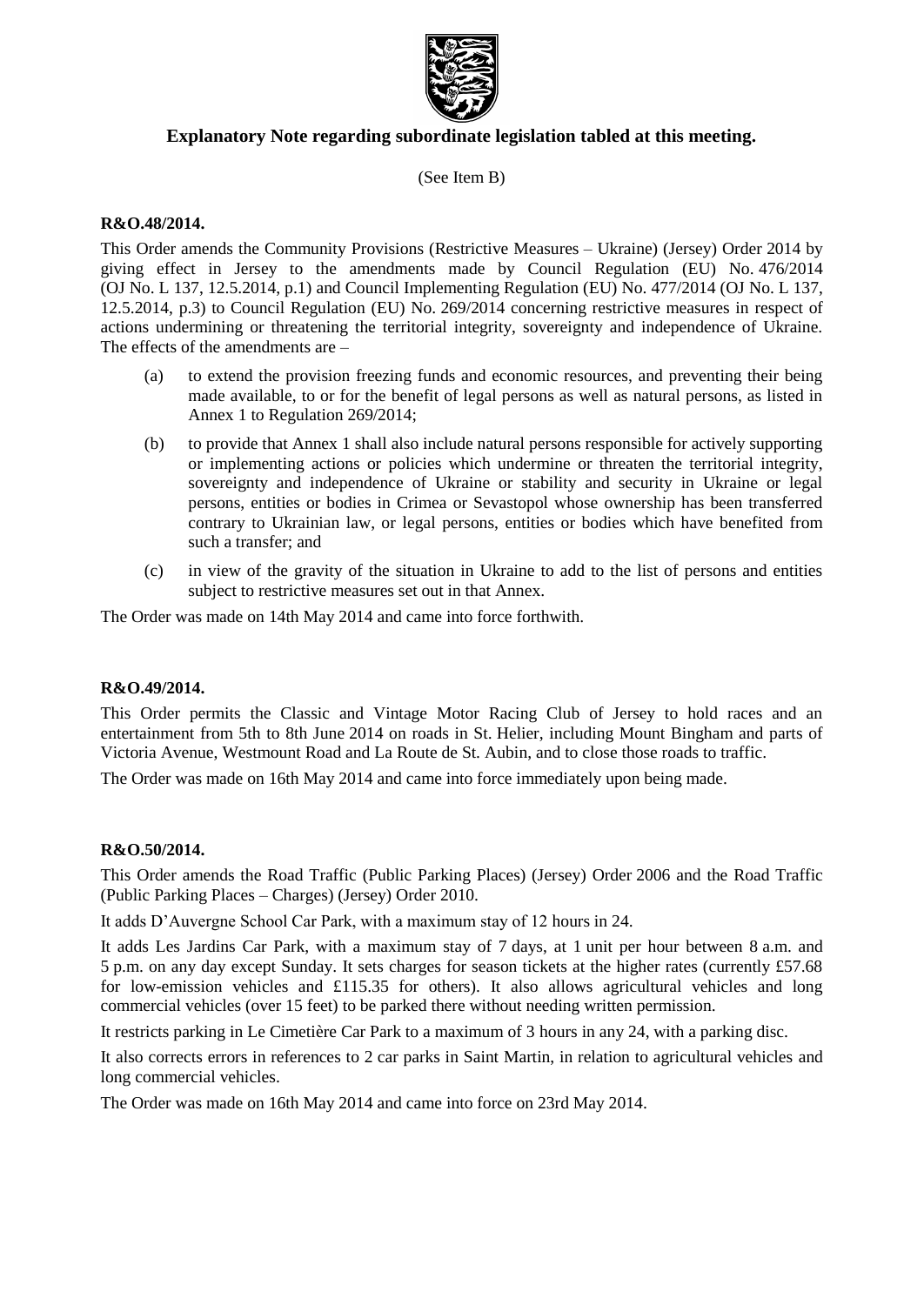

## **R&O.51/2014.**

These amending bye-laws make (by *Article 2*) 2 changes to Schedule 2 to the Building Bye-laws (Jersey) 2007. The first change is to the bye-laws relating to the supply of hot water, and introduces additional requirements to prevent excessive temperature in hot water storage systems (except those used with a capacity of less than 15 litres, or those which provide a hot water supply only for space heating or an industrial process) and additionally to prevent scalding by restricting the temperature of water which can be delivered to a bath, in newly constructed dwellings.

The second change requires systems for the supply of water in newly constructed dwellings to be designed and installed with reasonable regard to water efficiency (so as to prevent the use of potable water for purposes other than drinking or food preparation and hygiene).

*Article* 3 gives the title for this instrument and provides that the changes come into force on 1st July 2014.

The Bye-Laws were made on 16th May 2014 and come into force on 1st July 2014.

## **R&O.52/2014.**

This Order gives effect to Council Implementing Regulation (EU) No. 479/2014 of 12th May 2014 (OJ L 138/3 13.5.2014) implementing Regulation (EC) No. 560/2005 imposing certain specific restrictive measures directed against certain persons and entities in view of the situation in Côte d'Ivoire.

The effect of the changes is to update the information about 2 people listed in Annex 1A to the 2005 Regulation mentioned above and to delete the entry in respect of another person in relation to whom the Council has determined there are no longer grounds for keeping on that list.

The Order was made on 20th May 2014 and came into force on 21st May 2014.

#### **R&O.53/2014.**

This Order is made under the Long-Term Care (Health and Social Services Charges) (Jersey) Law 2014 ("Law") and replaces the Hospital Charges (Long-Stay Patients) (Jersey) Order 2007. That Order will lapse as a result of the Law's repeal of the Hospital Charges (Long-Stay Patients) (Jersey) Law 1999 on 22nd May 2014.

This Order sets out the charges that a person who has attained the age of 65 years must pay for long-term care services provided to the person in an institution treating such a person for illness, injury or disability or in which the person requires convalescence or rehabilitation. The term "long-term care services" is defined in the Law to mean services provided to a person for the purpose of providing to that person permanent help with activities that are an essential part of normal daily living (such as bathing, dressing, grooming and eating) arranged, administered or supplied by the Minister for Health and Social Services.

The charge imposed is £485.31 a week or £69.33 a day for any period that is less than a week. However charges are not imposed on a person who is required to be in a hospital under the Mental Health (Jersey) Law 1969.

The Order was made on 22nd May 2014 and came into force on the same date that the Law came into force, that is, 22nd May 2014.

## **R&O.55/2014.**

This Order makes provision for the holding of the Jersey Festival of Cycling 2014 (the "Festival of Cycling"), in the Parishes of Grouville, St. Martin and St. Saviour.

*Article 1* gives the meanings of words and expressions for the purposes of the Order. *Article 2* names Jersey Tourism as the promoter of the Festival of Cycling and gives the promoter power to close roads and make arrangements for the safety of the competitors and the viewing public, provided the requirements in *Articles 3 and 4* are fulfilled. Article 3 requires insurance cover to be obtained by the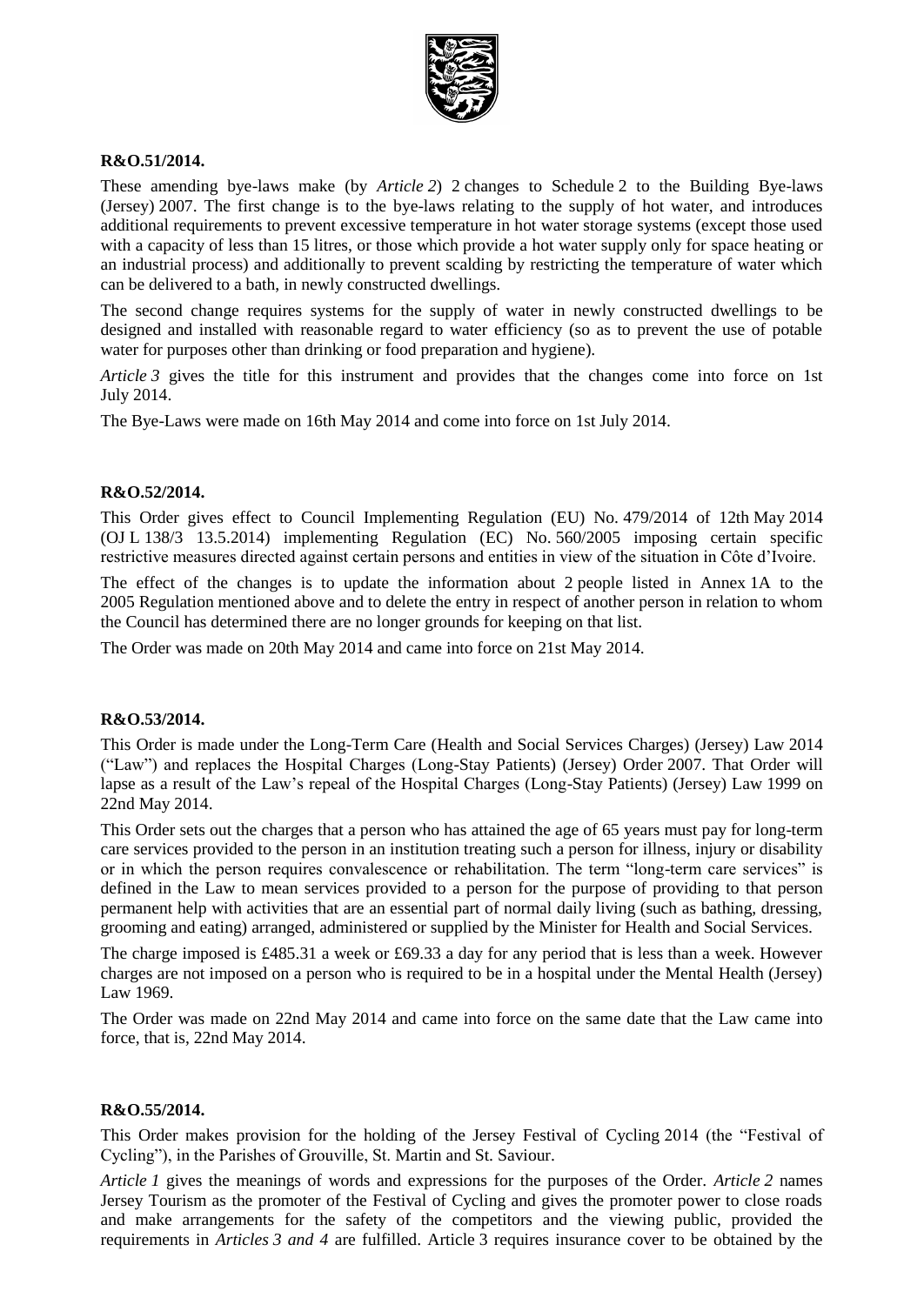

promoter and in force. Article 4 requires notice of the Festival of Cycling to be given to the public, as prescribed in that Article.

*Article 5* states the purposes for which roads may be closed during the Festival of Cycling and gives effect to the Schedule, which lists the roads (and parts of roads) to be closed, and the dates and times of closure.

*Article 6* allows roads which would otherwise be one-way to be used in both directions for the purpose of access to residential premises within Gorey Village, prohibits parking on course roads, and makes other restrictions on parking for the duration of the Festival of Cycling.

*Article 7* provides for other arrangements to be made in the interests of public safety, in particular giving powers of management and control to police officers, event marshals and members of the emergency services. *Article 8* preserves access to ferries in Gorey for foot passengers. *Article 9* gives the title to this Order.

The Order was made on 23rd May 2014 and came into force on being made.

#### **R&O.56/2014.**

This Order amends the Water Pollution (Code of Good Agricultural Practice) (Jersey) Order 2009 to keep it in force for a further year (until 29th June 2015).

The Order was made on 23rd May 2014 and came into force on 30th May 2014.

#### **R&O.57/2014.**

This Order makes transitional provisions for the purposes of the States of Jersey Police Force Law 2012 ("2012 Law") and is made under Article 32 of that Law. The 2012 Law was partially brought into force on 24th July 2013 by an Appointed Day Act. It is intended that a further Appointed Day Act will bring into force the remaining provisions on 1st August 2014.

*Article 1* of the Order is an interpretation provision.

*Article 2* makes provision in respect of Article 9 of the Police Force (Jersey) Law 1974 ("1974 Law"). That Article makes provision for the appointment, suspension and dismissal of the Chief Officer and for the appointment of the Deputy Chief Officer. Under Article 9 of the 2012 Law, Regulations may be made by the States concerning such matters. Under paragraph 1 of Schedule 2 to the 2012 Law, the person who is Chief Officer or Deputy Chief Officer immediately before Article 9 of the 2012 Law comes into force is treated as having been appointed to such office under the 2012 Law on the same terms and conditions that applied immediately before the commencement of Article 9 of the 2012 Law. Article 2 of this Order provides that, until such time as Regulations under Article 9 of the 2012 Law come into force, the provisions in Article 9 of the 1974 Law concerning the appointment, suspension and dismissal of the Chief Officer and the appointment of the Deputy Chief Officer shall be treated as if they remained in force.

*Article 3* makes provision in respect of the Police Force (General Provisions) (Jersey) Order 1974. The provisions in the 2012 Law that will be brought into force on 1st August 2014 include the repeal of Article 8 of the 1974 Law. That Article gives the Minister power to make an Order for the general administration of the States of Jersey Police Force relating to such things as qualifications for appointment and promotion. Such provisions are currently set out in the Police Force (General Provisions) (Jersey) Order 1974 ("1974 Order"). That Order would normally lapse upon the repeal of Article 8 of the 1974 Law. Articles 10 and 13 of the 2012 Law contain similar Order making powers to those contained in Article 8 of the 1974 Law. Article 3 of this Order provides that, notwithstanding the repeal of Article 8 of the 1974 Law, the 1974 Order shall remain in force until such time as an Order under Articles 10 and 13 of the 2012 Law comes into force.

*Article 4* makes provision in respect of the Police Force (Disposal of Property) (Jersey) Regulations 1975. Those Regulations are made under Article 20 of the 1974 Law. That Article allows the States to make Regulations for the disposal of property which has come into the possession of a police officer where the owner cannot be ascertained or found and apply to both the Honorary Police and the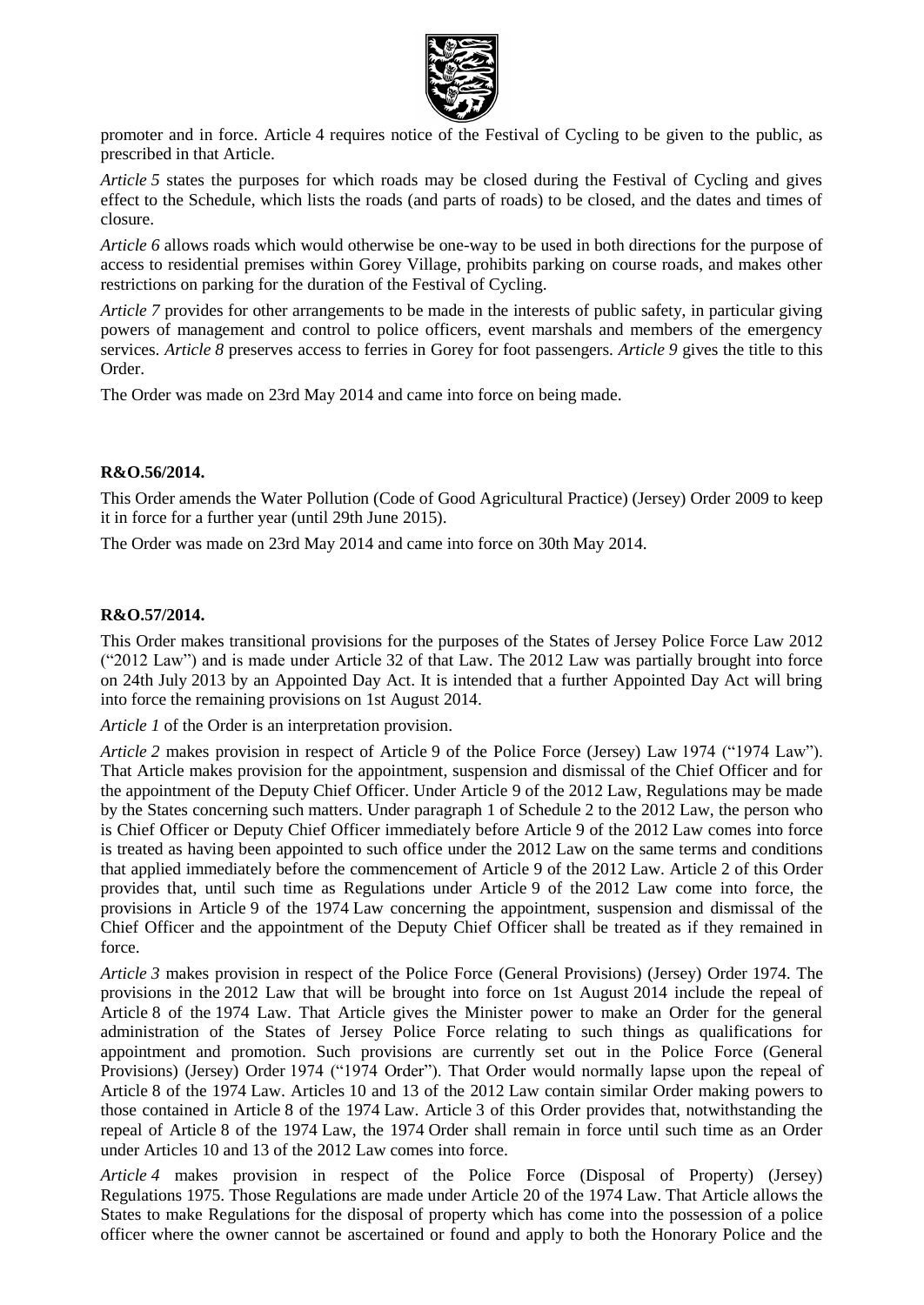

States of Jersey Police. The 2012 Law amends Article 20 of the 1974 Law so that it will apply to the Honorary Police only. Article 28 of the 2012 Law contains similar provisions to those of Article 20 of the 1974 Law in respect of the States of Jersey Police Force except that provisions relating to the disposal of property may be made by the Minister by Order. Article 4 of this Order provides that, notwithstanding the amendments to Article 20 of the 1974 Law, until such time as an Order under Article 28 of the 2012 Law comes into force, the Police Force (Disposal of Property) (Jersey) Regulations 1975 will continue to apply to the States of Jersey Police Force.

*Article* 5 sets out the title of the Order and provides that it will come into force on the same day as Article 32 of the 2012 Law comes into force.

The Order was made on 27th May 2014 and comes into force on the same day that Article 32 of the States of Jersey Police Force Law 2012 comes into force.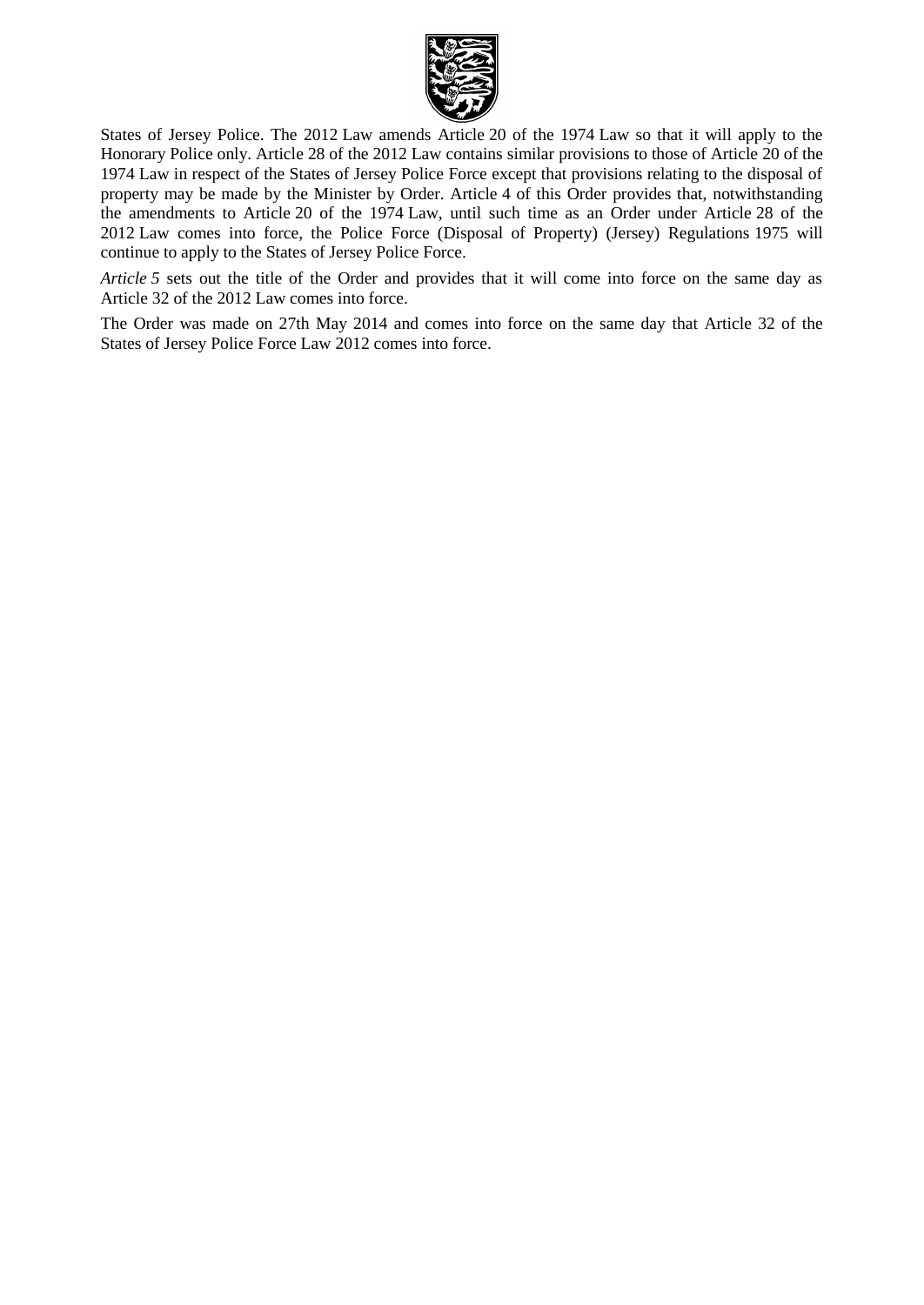

## (See Item I(a))

1. H.M. Attorney General will table an answer to the following question asked by Deputy M.R. Higgins of St. Helier –

"Will H.M. Attorney General advise members how Article 123 of the Planning and Building (Jersey) Law 2002 is applied in practice and, in particular state –

- (a) whether Article 123, which is contained in Part 9, 'Administrative Provisions' of the Law, is a substantive offence in its own right under the Law under which a person can be charged in the Magistrate's Court or whether the provisions of the Article only comes into play when a body corporate or limited liability partnership has been found guilty of another provision of the Planning Law, such as Article 7; and,
- (b) whether a body corporate and a natural person ie. a director of the same body corporate, can be charged with an offence under Article 7 of the Law at the same time, and, if this is the case whether it breaches the English precedent relating to separate legal personal liability laid down by the House of Lords in Saloman v A Saloman & Co Ltd (1897) AC 22, which has been followed by the Jersey Courts?"
- 2. H.M. Attorney General will table an answer to the following question asked by Deputy M.R. Higgins of St. Helier –
	- "Will the Attorney General advise Members of the procedure or procedures which have been adopted by the Law Officers' Department when it deals with Planning Enforcement actions, detailing in particular:
	- (a) the interaction(s) between Planning Enforcement Officers and other Officers of the Planning and Environment Department and the Officers from his department or lawyers appointed by his Department when considering and undertaking an Enforcement action or prosecution under the Law;
	- (b) who is responsible for determining whether a prosecution is in the public interest;
	- (c) who is responsible for the formulation of the charges that are laid before the Magistrate in the Magistrate's Court and for seeking any changes to these charges once proceedings have been commenced;
	- (d) the role of the Centenier in such actions, particularly in relation to charging and the changing of charges once initial proceedings have commenced.
	- (e) the role of the Planning and Enforcement Officer once the matter has been handed over to the Law Officers' Department with a recommendation for prosecution; and,
	- (f) any changes to the procedures adopted over time, indicating when these changes came into effect?"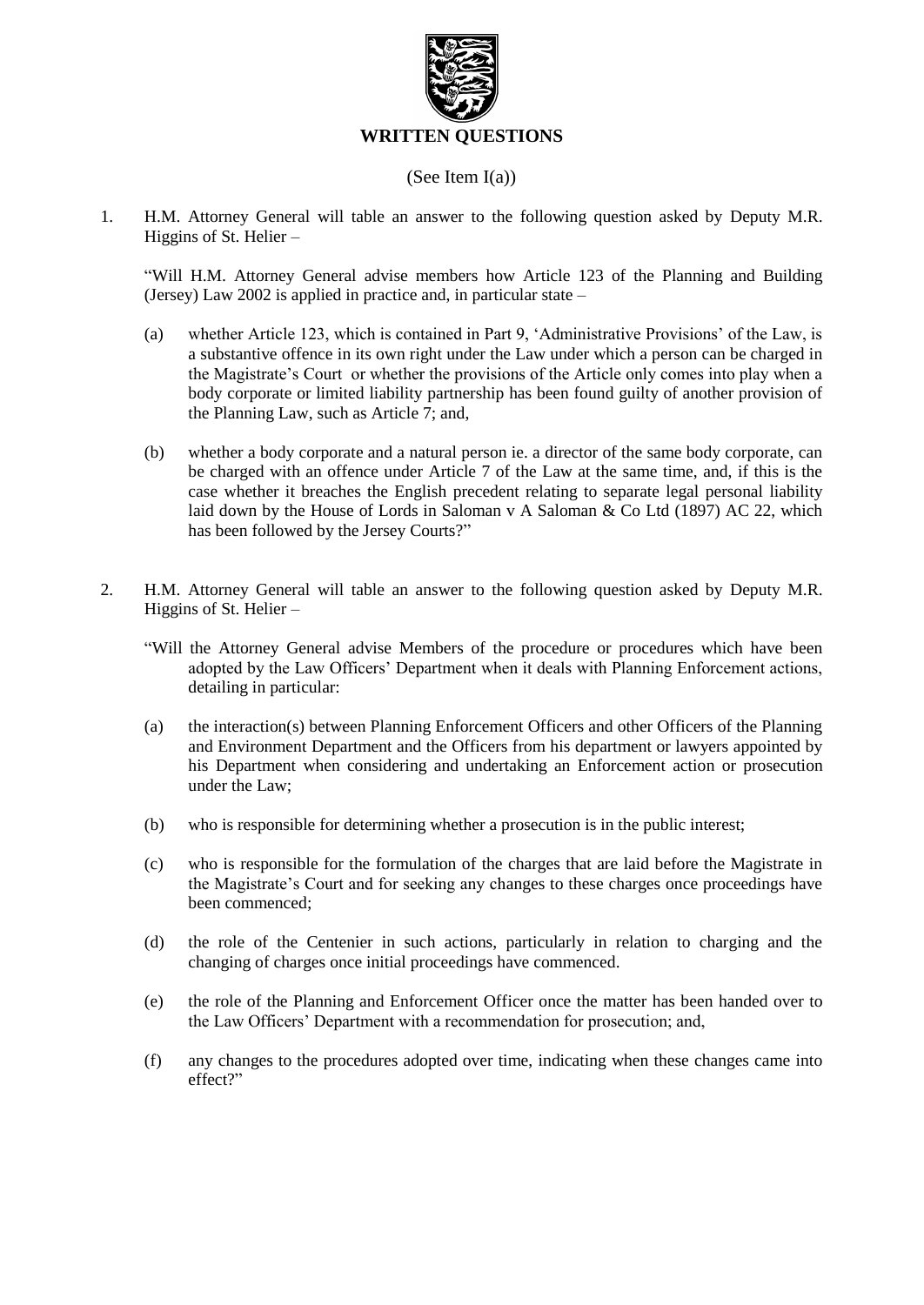

3. H.M. Attorney General will table an answer to the following question asked by Deputy M.R. Higgins of St. Helier –

"Given that Article 7(4) of the Planning and Building (Jersey) Law 2002 states that a person may be convicted of an offence under this Article despite the fact that (a) an enforcement notice or a condition notice has been served in respect of the breach of development controls; and (b) every step required by the notice to be taken has been taken, could the Attorney General advise Members, through the use of examples, where he feels that a prosecution under this provision would be in the public interest and where he does not if a person so served with an Enforcement Notice complies fully with the terms of the Notice?"

4. H.M. Attorney General will table an answer to the following question asked by Deputy M.R. Higgins of St. Helier –

"Will H.M. Attorney General set out in full the appointment procedures for the posts listed below, stating in detail all those involved in the decision making process and when, and all those who can write or meet with these individuals and/or bodies to make recommendations/representations or to influence the appointments of:

Bailiff Deputy Bailiff Attorney General Solicitor General The Dean H.E. Lieutenant Governor?"

5. The Minister for Treasury and Resources will table an answer to the following question asked by Deputy J.A. Hilton of St. Helier –

"Would the Minister advise –

Whether any primary or secondary schools currently have asbestos and, if so, which schools and what type of asbestos is it, what type of material is in it and is it in places vulnerable to damage from the children?

Whether he is confident that there is no risk of harm to the people using the Highlands College Campus, given that asbestos is present around windows and doors within the buildings?

Whether Jersey Property Holdings (JPH) inspects off site buildings such as Parish halls and community centres which are used by Highlands College for classes?

Given that it is costing £114,000 per annum to manage, monitor and remove asbestos, does the Minister not believe that it makes economic sense to plan to remove all asbestos in a phased way?

Can the Minister confirm what classification has been put on school buildings in respect of their risk level e.g. low, medium or high?

What safety measures, if any, are in place and what monitoring happens to ensure that ESC are complying with their SLA and the process is quality controlled?

Can the Minister confirm that inspection reports exist for the years between 2008 and 2011 for all ESC sites that have asbestos and can he provide them?"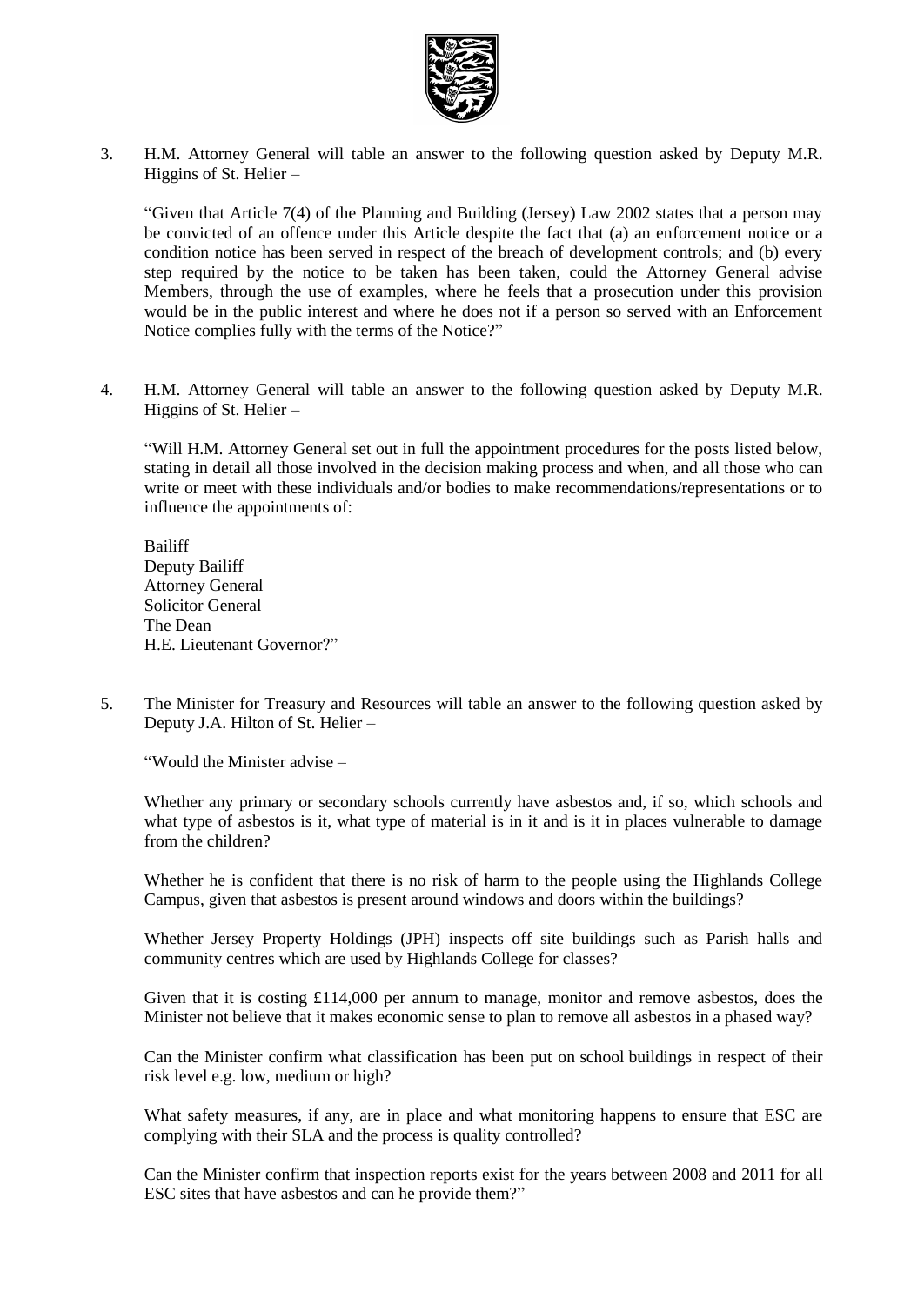

6. The Minister for Economic Development will table an answer to the following question asked by Deputy G.C.L. Baudains of St. Clement –

"Could the Minister advise how much leisure boat fees (for moorings and so on) have risen in the last ten years compared with commercial fees, and explain the reason for the difference?"

7. The Minister for Transport and Technical Services will table an answer to the following question asked by Deputy G.C.L. Baudains of St. Clement –

"Would the Minister explain why the Transport and Technical Services Department has allowed the recent JEC trench re-instatement following the laying of cable ducting (especially in the Havre des Pas area) to be so uneven, and can he advise whether motorists can expect the surface to be remedied and, if so, when?"

8. The Minister for Treasury and Resources will table an answer to the following question asked by Deputy J.H. Young of St. Brelade –

"Will the Minister provide information on of the number of entities registered for Goods and Services Tax (GST) purposes and the total amount of GST levied from each of the following sectors of Jersey's domestic public transport industry for both years 2012 and 2013 –

- (i) buses;
- (ii) coach companies;
- (iii) taxi companies;
- (iv) self-employed taxi drivers; and,
- (v) other local transport service providers?"
- 9. The Minister for Treasury and Resources will table an answer to the following question asked by Deputy M.R. Higgins of St. Helier –

"Will the Minister provide Members with a detailed breakdown of what the Criminal Offences Compensation Fund has been spent on from 2010 to the present day?"

10. The Chairman of the Privileges and Procedures Committee will table an answer to the following question asked by Senator P.F. Routier –

"Can the Chairman list any organisations, groups or committees which are not States functions that have access to the States building for meetings?

If there are any such groups, will the Chairman undertake to ensure that they are made aware of the conditions of use outlined in R.112/2007 regarding access to the States Building and members facilities?

In the lead up to the elections, will the Chairman remind members that they can not use the facilities in the States Building for election campaigning purposes?"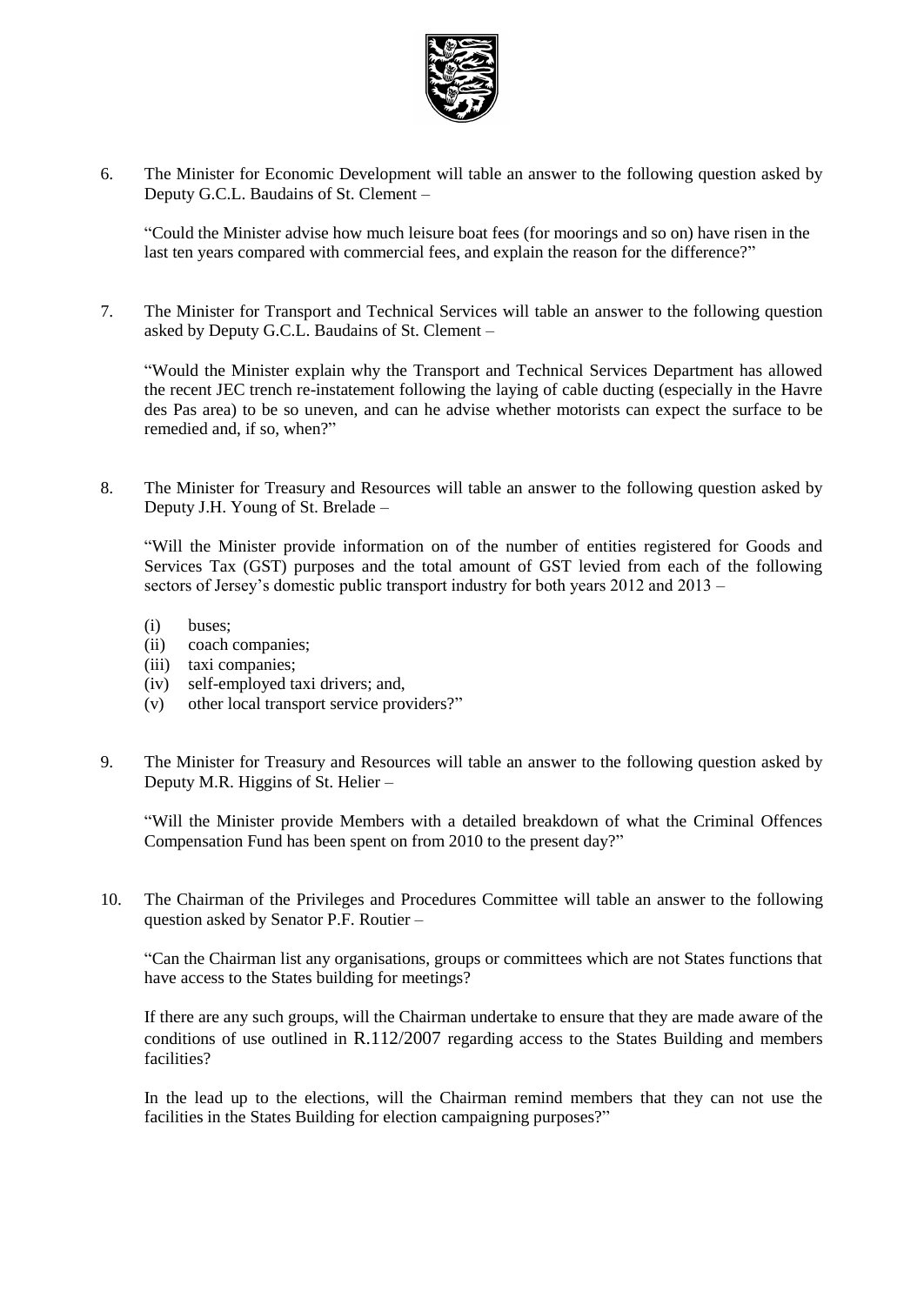

11. The Minister for Health and Social Services will table an answer to the following question asked by Deputy R.G,. Le Hérissier of St. Saviour –

"Given the considerable enthusiasm of the relevant French authorities, as expressed for example, in the recent Brittany/Jersey meeting, would the Minister outline the steps, if any, being taken to initiate closer co-operation?

12. The Minister for Economic Development will table an answer to the following question asked by Deputy G.C.L. Baudains of St. Clement–

"Would the Minister state whether he is aware that householders without a television are continually threatened by TV licensing inspectors despite having advised them of their lack of television by letter and telephone, and advise what action, if any, can be taken to address this matter?"

13. The Minister for Education, Sport and Culture will table an answer to the following question asked by Deputy J.H. Young of St. Brelade –

"Will the Minister inform the Assembly of Education, Sport and Culture Department's policy in respect of the services which are presently available for separated families and provide details of the professional support, funding and facilities provided by the Department to Milli's Child Centre at Bel Royal School?

What urgent action, if any, is the Minister taking to ensure this vital service is able to continue at the end of June 2014 when Milli's is due to close?"

14. The Minister for Home Affairs will table an answer to the following question asked by Deputy J.H. Young of St. Brelade –

"Will the Minister inform the Assembly of Education, Sport and Culture Department's policy in respect of the services which are presently available for separated families and provide details of the professional support, funding and facilities provided by the Department to Milli's Child Centre at Bel Royal School?

What urgent action, if any, is the Minister taking to ensure this vital service is able to continue at the end of June 2014 when Milli's is due to close?"

15. The Minister for Health and Social Services will table an answer to the following question asked by Deputy J.H. Young of St. Brelade –

"Will the Minister inform the Assembly of Education, Sport and Culture Department's policy in respect of the services which are presently available for separated families and provide details of the professional support, funding and facilities provided by the Department to Milli's Child Centre at Bel Royal School?

What urgent action, if any, is the Minister taking to ensure this vital service is able to continue at the end of June 2014 when Milli's is due to close?"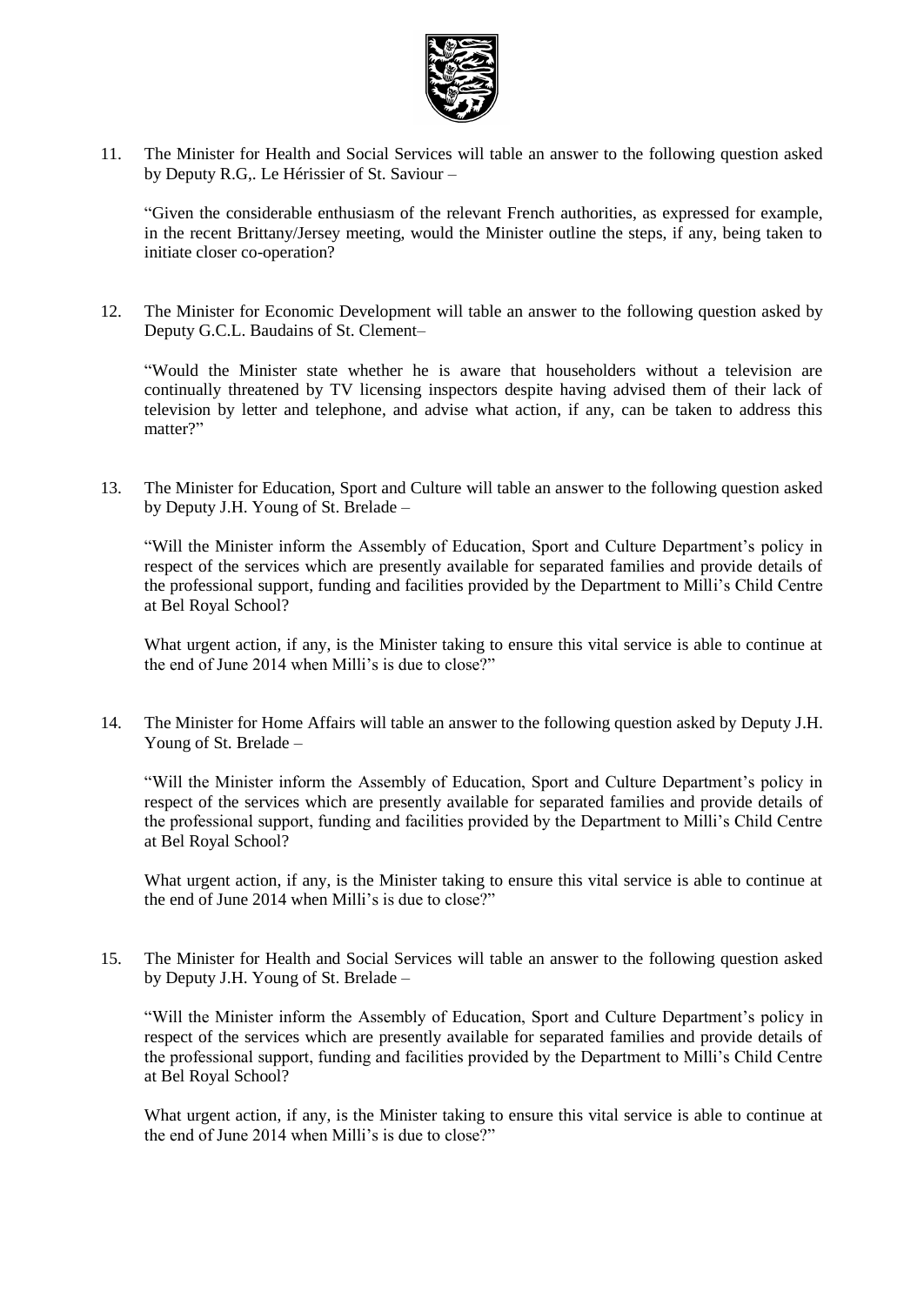

16. The Minister for Housing will table an answer to the following question asked by Deputy G.P. Southern of St. Helier –

"Given that the Minister has stated that he will control social housing rent levels by increasing the supply of housing to meet demand, will he explain to members what this means in terms of the number of units of accommodation required over the first 10 years of the Housing Transformation Plan as this relates to the current waiting list for social housing in the light of predicted population growth?"

17. The Minister for Social Security will table an answer to the following question asked by Deputy G.P. Southern of St. Helier–

"Does the Minister consider that in transferring the funding of Invalid Carers Allowance (now renamed Home Carer Allowance) from general taxation to a contributory basis, it was appropriate to include contribution conditions which can prevent family members from claiming this benefit and becoming full-time carers for elderly disabled relatives, and, if so, why?

How does the Minister rationalise this change against moves to keep those in need of care in their own homes for as long as possible rather than in more expensive institutional care?"

18. The Minister for Health and Social Services will table an answer to the following question asked by Deputy R.G. Le Hérissier of St. Saviour –

"In the light of the States approval of P.89/2013 entitled 'Organ Donor's Register' on 24th September 2013, can the Minister identify when the report reviewing the current policy in respect of organ donations and recommendations for improvement will be published and cite who has been consulted in its compilation?"

19. The Chairman of the Privileges and Procedures Committee will table an answer to the following question asked by Deputy R.G. Le Hérissier of St. Saviour –

"In the light of the States approval of P.153/2013 (Referenda: revised procedures) on 22nd January 2014, can the Chairman announce whether proposals regarding the October referendum will be brought to the States and, if so, when?"

20. H.M. Attorney General will table an answer to the following question asked by Deputy J.H. Young of St. Brelade –

"Would H.M. Attorney General inform the Assembly whether the Public Finance Legislation and/or States of Jersey Law and Standing Orders provide a statutory or legal authority which would enable or require the disclosure by the Minister for Planning and Environment of information which is presently held by him, including individual property addresses; information which presently falls within the Data Protection (Jersey) Law 2005, on publicly funded grants made by him to property owners and tenants to carry out energy conservation work to these properties, for which the address of the premises to which these works have been carried out, has been withheld by the Minister?"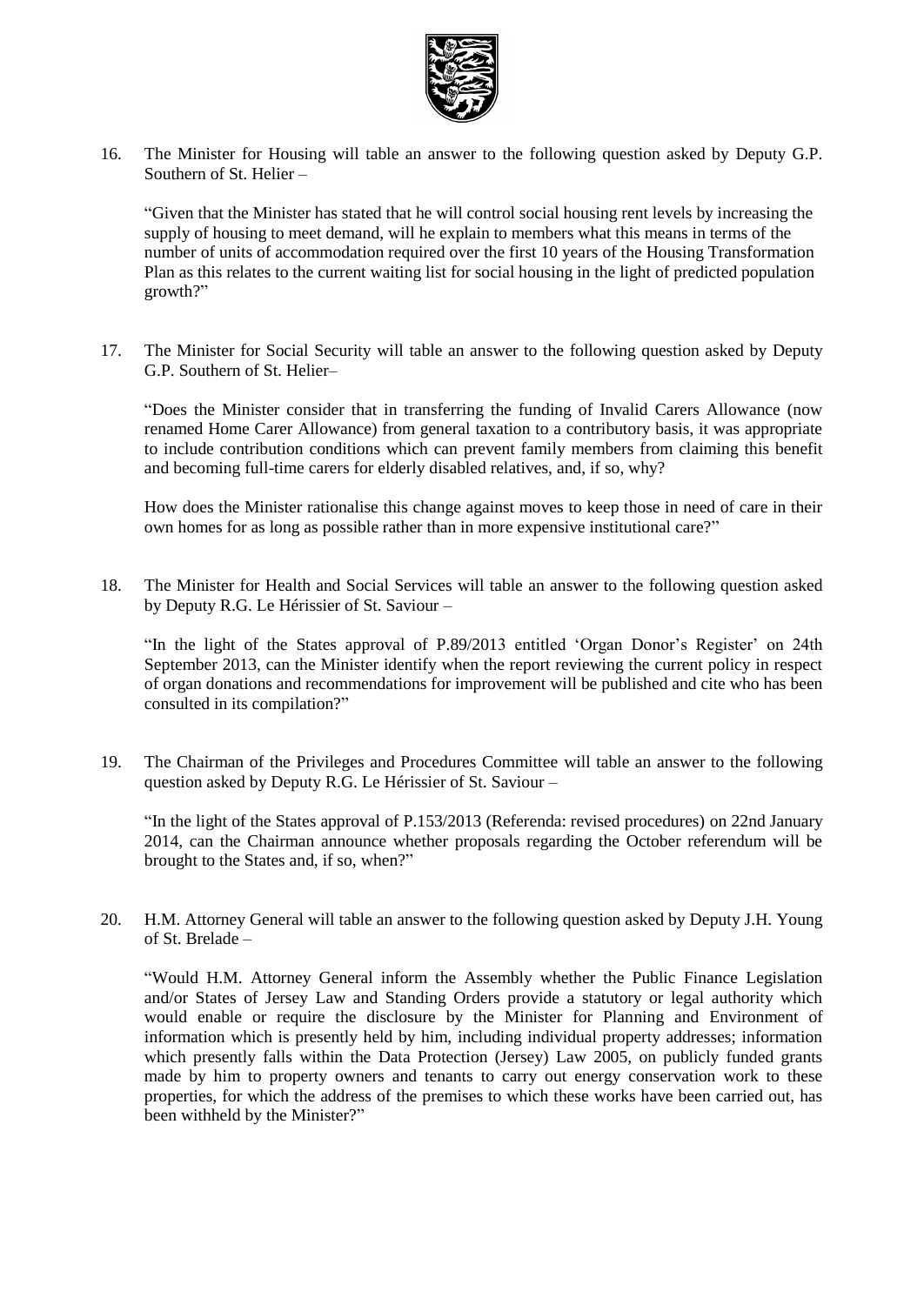

21. The Minister for Education, Sport and Culture will table an answer to the following question asked by Deputy J.A. Hilton of St. Helier–

"Given that Jersey Property Holdings do not train Education, Sport and Culture staff in relation to the management of asbestos, can the Minister say what ESC have done to train their employees?

Can the Minister confirm that all Head Teachers, teachers and support staff in a school know where asbestos is located and the risk it poses if disturbed?"